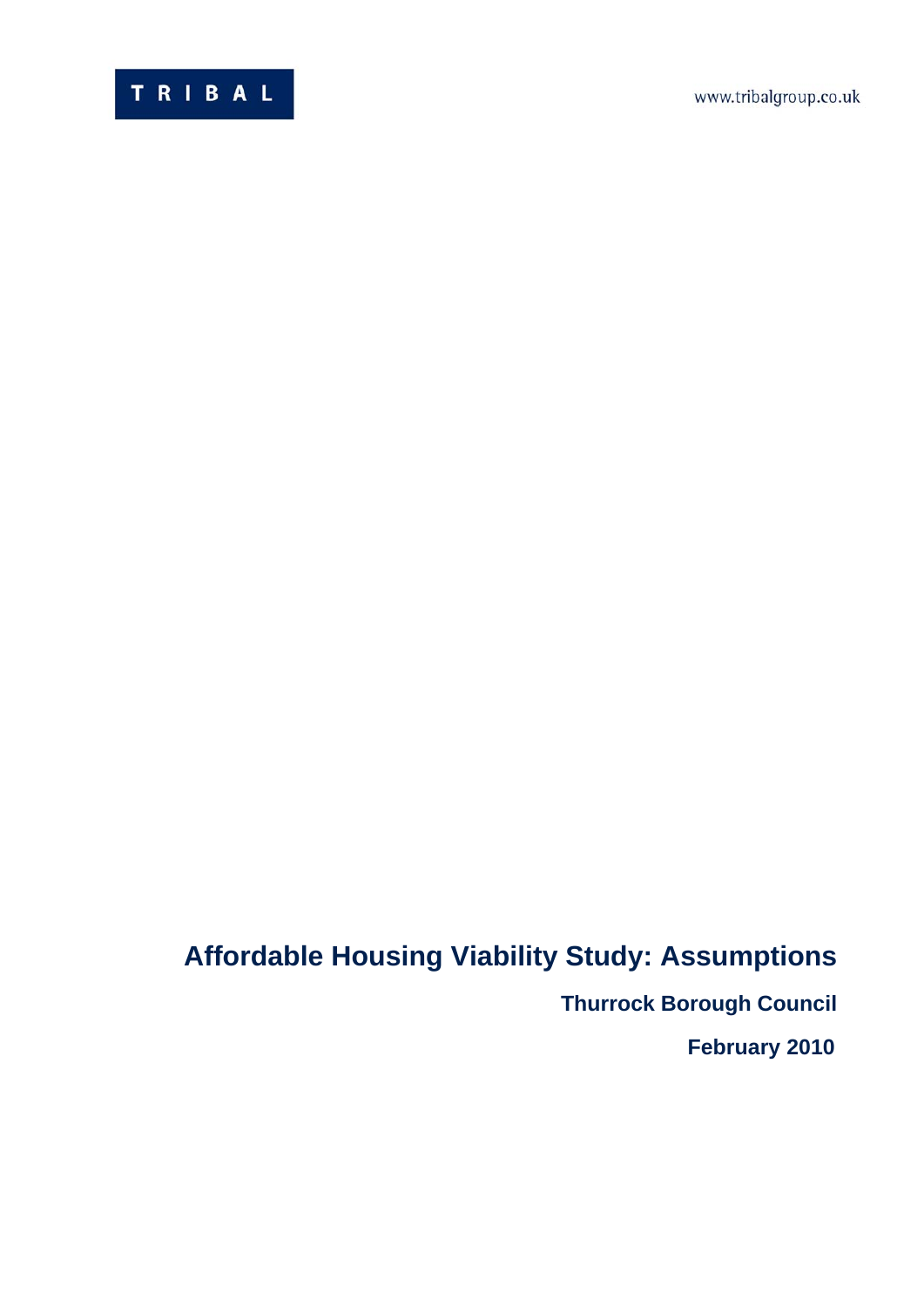

# **Contents**

| 1              |  |
|----------------|--|
| $\mathcal{P}$  |  |
| 2.1            |  |
| 2.2            |  |
| 3              |  |
| 4              |  |
| 4.1            |  |
| 4.2            |  |
| 4.3            |  |
| 5              |  |
| 5.1            |  |
| 5.2            |  |
| 5.3            |  |
| 5.4            |  |
| 6              |  |
| 6.1            |  |
| 6.2            |  |
| 6.3            |  |
| 6.4            |  |
| 6.5            |  |
| 6.6            |  |
| 6.7            |  |
| 6.8            |  |
| $\overline{7}$ |  |
| 7.1            |  |
| 7.2            |  |
| 7.3            |  |
| 7.4            |  |
| 7.5            |  |
| 7.6            |  |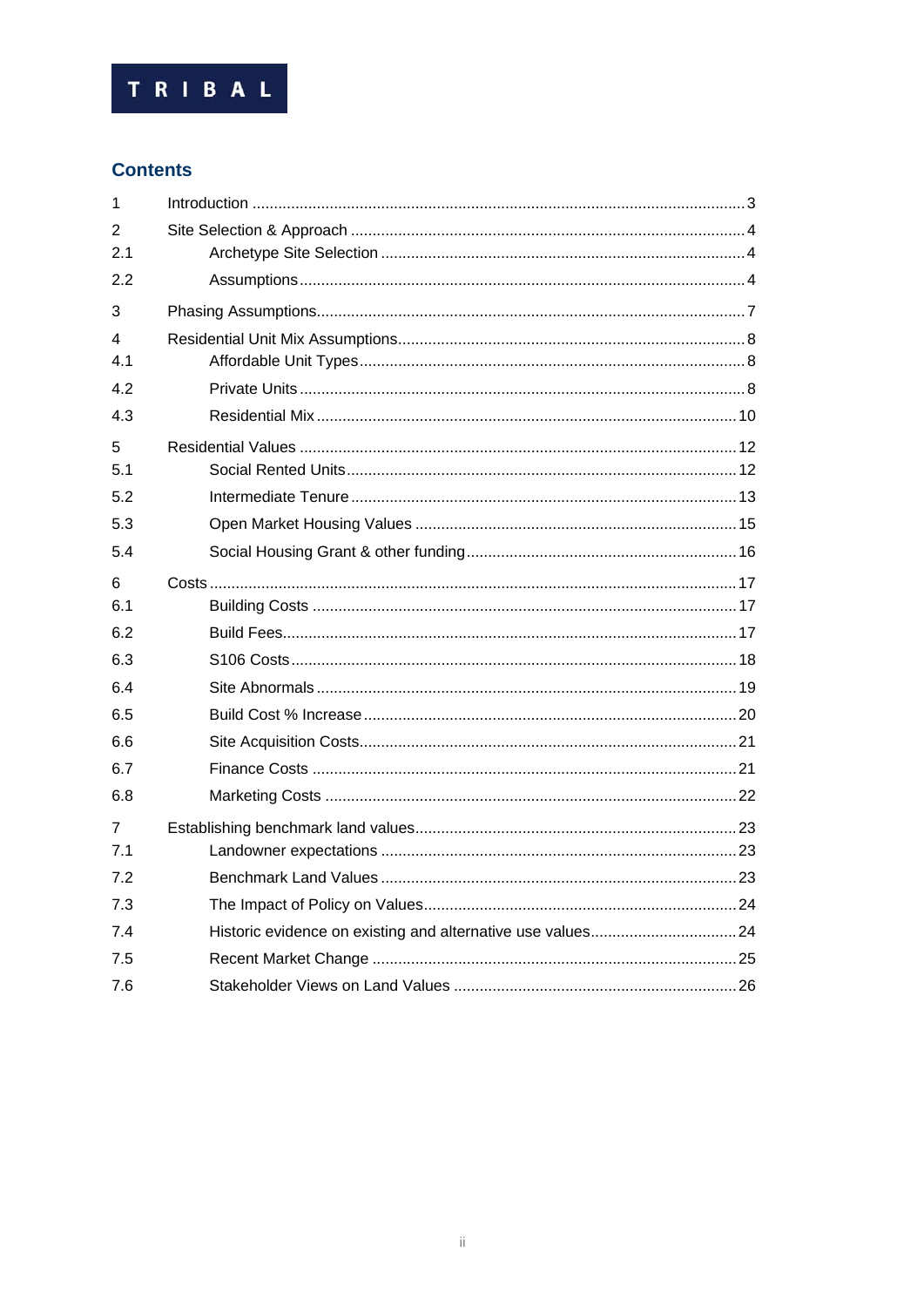

# **1 Introduction**

- 1.1.1 This document forms the Appendix of the Thurrock Economic Viability Assessment. It sets out the assumptions behind the Residual Land Value modelling carried out for Thurrock Council to inform their Affordable Housing policy.
- 1.1.2 The assumptions have been informed by the workshop held for stakeholders in Thurrock. on 20<sup>th</sup> October 2009. The workshop was attended by stakeholders from the development industry, including house builders and RSLs, as well as the Thurrock Thames Gateway Development Corporation, the HCA and Thurrock Council staff.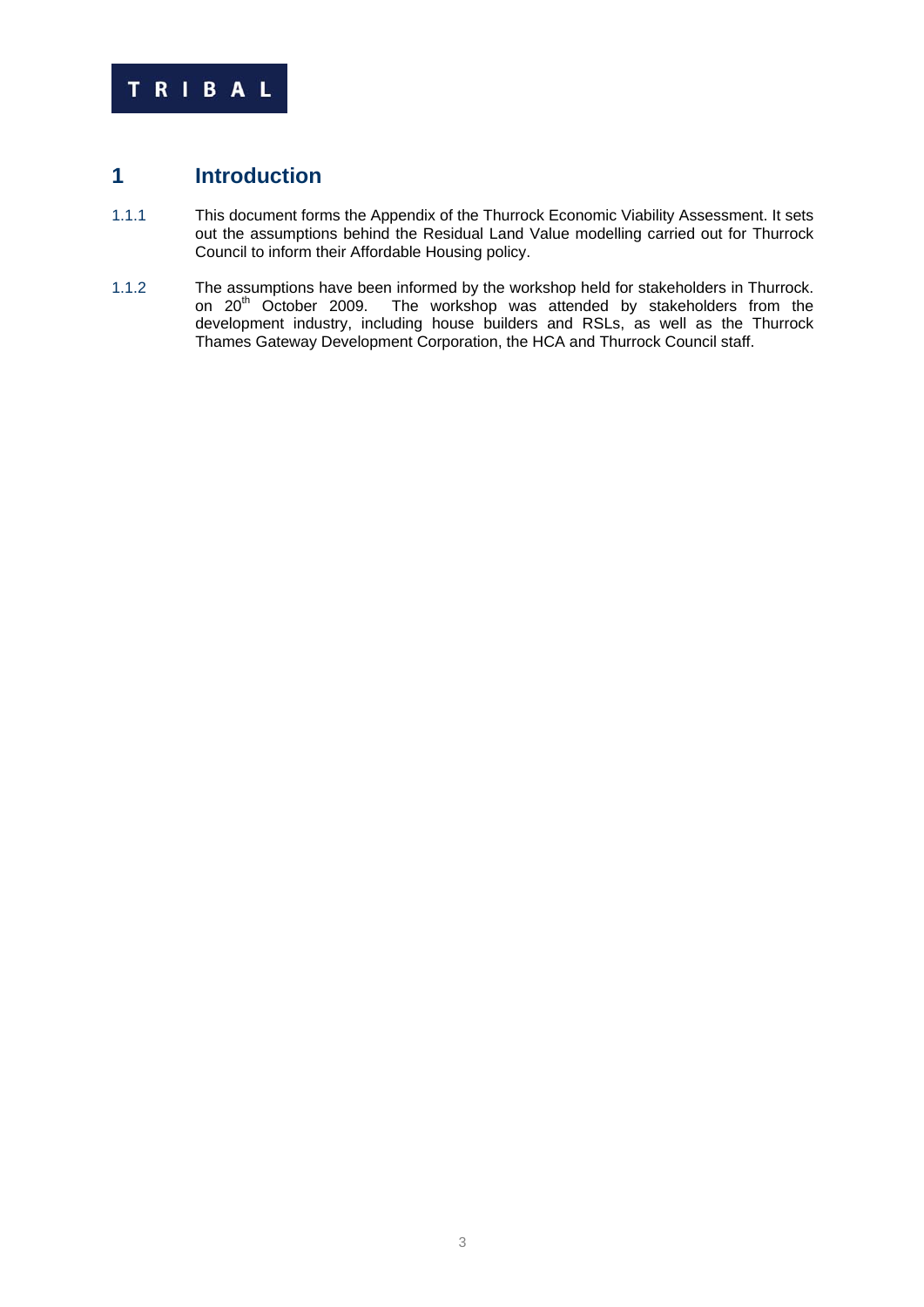

# **2 Site Selection & Approach**

# **2.1 Archetype Site Selection**

- 2.1.1 Our approach is based on modelling a select number of archetype sites from the current Thurrock Strategic Housing Land Availability Study (SHLAA). These archetypes have been selected as representative of all sites in Thurrock and cover the range of variables which will have an impact on the viability of a given site. These variables can be categorised as follows.
	- $\blacksquare$  Site type 2 former use types
		- **Greenfield**
		- **Brownfield (Previously Developed Land).**
	- Site Size 4 types
		- Small  $15 49$  units
		- Medium  $-50 199$  units
		- Large  $-200 499$  units
		- $\blacksquare$  Super 500+
	- Housing Market Demand 2 types
		- **High / Medium Market Demand**
		- **Low Market Demand**
- 2.1.2 To analyse the viability of delivering affordable housing targets in the borough we have selected sites which most closely match the range of variables listed above. It should be noted that these are representative examples, and should not be treated as specific to the named site.

| <b>Site Type</b>  | <b>Site Size</b> | <b>Housing Market</b> | <b>Site</b><br><b>Selected</b> | Site Name / Address                                             |
|-------------------|------------------|-----------------------|--------------------------------|-----------------------------------------------------------------|
| <b>Brownfield</b> |                  | High / Medium         | GRI <sub>16</sub>              | <b>Petrol Station and Land West</b><br>of Hogg Lane, Grays      |
|                   | Small            | Low                   | GTH <sub>12</sub>              | Scout Hut & Function Hall,<br>Richmond Road, Grays              |
|                   |                  | Low                   | TRV <sub>09</sub>              | Units 2, 3, 5 and 7<br>Landsdowne Road, Tilbury                 |
|                   |                  | Low                   | LTR <sub>06</sub>              | Garden Centre, Chadwell<br>Road, Grays                          |
|                   |                  | High / Medium         | SCH <sub>03</sub>              | Bannatynes Health Spa<br><b>Howard Road Chafford</b><br>Hundred |
|                   | Medium           | Low                   | GRI05                          | Vehicle Depot, Wouldham<br>Road, Grays                          |
|                   |                  | ⊢ <del>∩w</del>       | OCK <sub>21</sub>              | Durabella Ltd, Arisdale                                         |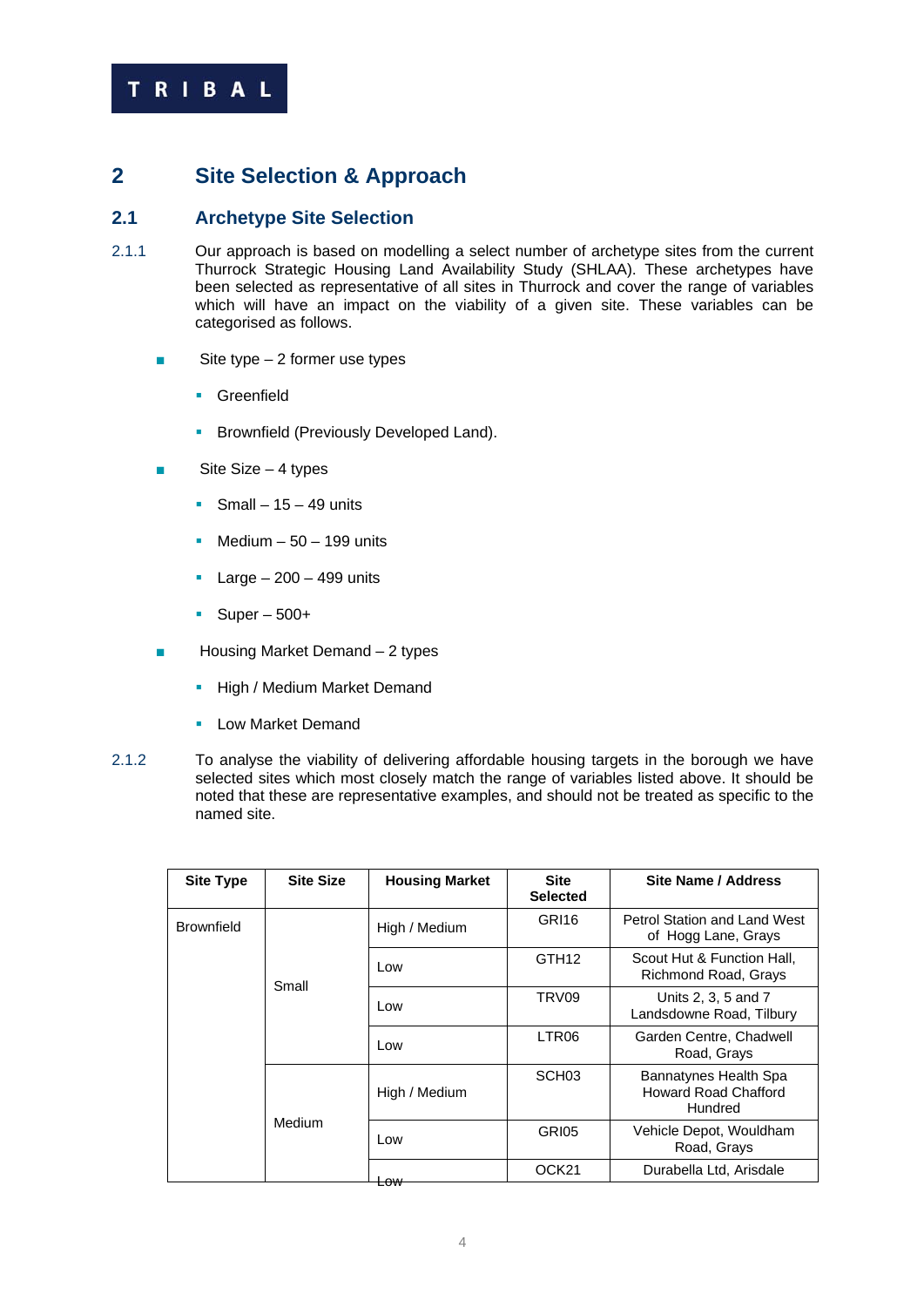|            |        |               |                   | Avenue South Ockenden                                         |
|------------|--------|---------------|-------------------|---------------------------------------------------------------|
|            |        | High / Medium | LTB08             | Land at Thurrock Technical<br>College, Little Thurrock, Grays |
|            | Large  | Low           | WTS30             | William Ball Site, West<br>Thurrock                           |
|            |        | Low           | WTS31             | Acorn Trading Estate, Gumley<br>Road, Grays                   |
|            |        | High / Medium | OCK <sub>03</sub> | Arisdale Industrial Estate,<br>South Ockendon                 |
|            |        | Low           | LTR <sub>10</sub> | Globe Works, Little Thurrock                                  |
|            | Super  | Low           | WTS08             | Former Coal Yard Site,<br>London Road, Purfleet               |
|            |        | Low           | <b>WTS32</b>      | Fiddlers Reach, Wouldham<br>Rd, South Stifford                |
|            | Small  | High / Medium | COF <sub>01</sub> | Land rear of Marie Close,<br>Corringham                       |
|            |        | Low           | COF <sub>14</sub> | Land north of Thames Haven<br>Road, Corringham                |
|            | Medium | High / Medium | OCK09             | Land at Brandon Groves,<br>South Ockendon                     |
|            |        | Low           | AVE <sub>07</sub> | Land south of Aveley ByPass.<br>Aveley                        |
| Greenfield |        | Low           | WTS14             | Sports Ground, North Road,<br>Purfleet                        |
|            | Large  | High / Medium | STC01             | Adjacent to A13, Grays                                        |
|            |        | Low           | EAT08             | Bata Field, East Tilbury                                      |
|            |        | High / Medium | HOM01             | Land at Williamson Farm,<br>Southend Road, Corringham         |
|            | Super  | Low           | ORS22             | Grey Goose Farm, Stifford<br>Clays, Grays, Essex              |

# **2.2 Assumptions**

- 2.2.1 To model the selected sites we will use the Homes and Communities Agency's Economic Appraisal Tool (EAT). The assumptions in this document reflect the structure and scope of the EAT.
- 2.2.2 The assumptions we make will depend upon the variables listed above.
	- Phasing We have developed phasing assumptions for each of the four site sizes.
	- Residential Unit mix Our approach has included developing separate assumptions for affordable and private housing. For both types of housing we have assumed a different unit set unit mix for high, medium and low density schemes.
	- Open Market Housing Values We have developed two sets of assumptions to reflect our market demand types.
	- Site Abnormals & Build Fees We have developed two sets of assumptions to correspond to the former use of the site (i.e. Greenfield or Brownfield). The two sets of assumptions take into account the additional costs likely to be associated in developing derelict Brownfield sites and Greenfield sites. For each site type we have developed a different set of assumptions for each of the four site size categories.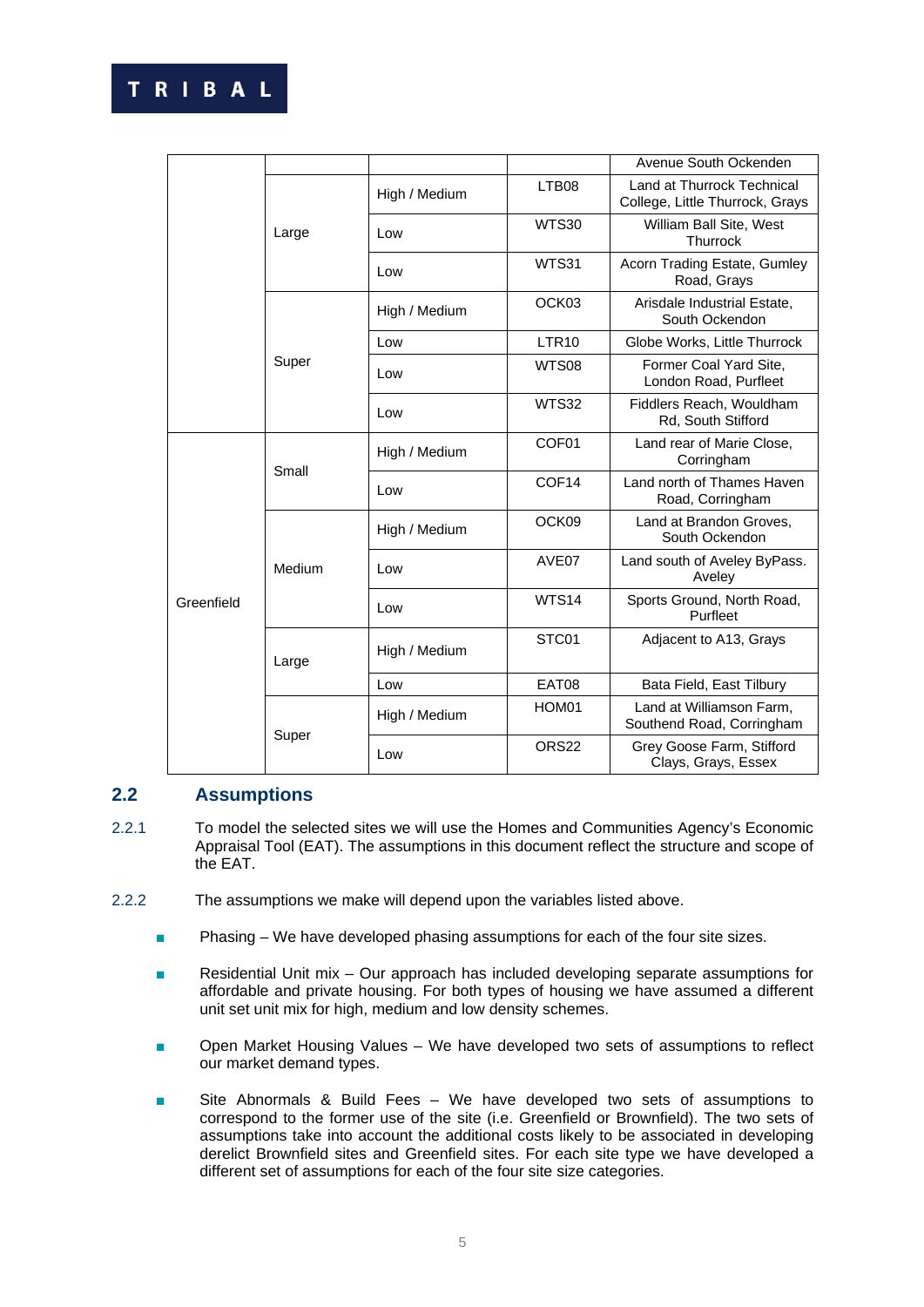

■ Finance Costs – Finance costs of a development will depend on the scale of the development, its ability to be phased and consequently the level of expenditure required before sales completions. We have therefore developed cost of finance assumptions for small, medium, large sites and super size sites.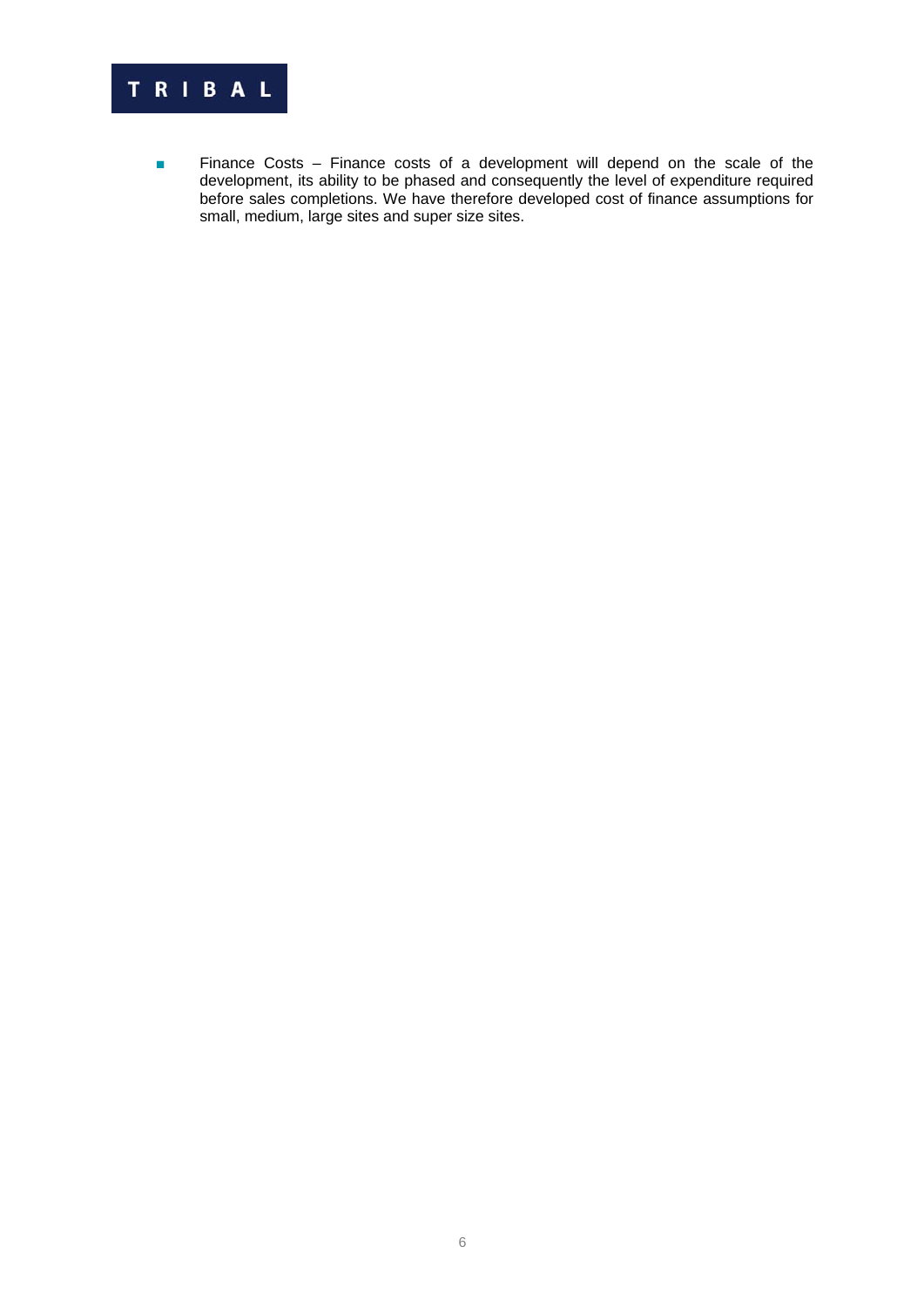

# **3 Phasing Assumptions**

- 3.1.1 The EAT requires a number of phasing inputs to calculate the residual land value of a scheme. For the purposes of analysis we have assumed that all 16 sites modelled will have the same project start date of January 2010. This assumption of a standard start date allows us to model the sites on equal and comparable terms.
- 3.1.2 The length of the development and sales period will be dependant upon the size of the scheme. We have therefore developed 3 sets of phasing assumptions for large, small and medium sized sites.

#### **Large Sites – Assumed Phasing**

| <b>Phasing</b>                     | <b>Start Month</b> | <b>End Month</b> |
|------------------------------------|--------------------|------------------|
| <b>Construction Period</b>         | З                  | 39               |
| Timing of Affordable Housing Sales | 14                 | 39               |
| Timing of Open Market Sales        | 14                 | 51               |

#### **Medium Sites – Assumed Phasing**

| <b>Phasing</b>                     | <b>Start Month</b> | <b>End Month</b> |
|------------------------------------|--------------------|------------------|
| <b>Construction Period</b>         | a                  | 27               |
| Timing of Affordable Housing Sales | 14                 | 27               |
| Timing of Open Market Sales        | 14                 | 39               |

#### **Small Sites – Assumed Phasing**

| <b>Phasing</b>                     | <b>Start Month</b> | <b>End Month</b> |
|------------------------------------|--------------------|------------------|
| <b>Construction Period</b>         | 3                  | 15               |
| Timing of Affordable Housing Sales | 12                 | 15               |
| Timing of Open Market Sales        | 14                 | 27               |

#### **Super Sites – Assumed Phasing & Modelling Approach**

- 3.1.3 Arriving at the suitable phasing profile for super sites is a more complex task. The super sites in our study range from 583 units to 876 units. In reality the development of the super sized sites would be broken down into several phases. This approach would be a practical and financial necessity.
- 3.1.4 For the purposes of modelling super sites we have assumed the following approach to the phasing of the development.
	- Each super site is divided up into phases of a maximum of 200 units.
	- Each phase has the same phasing profile as a medium sized site (see above)
	- It is assumed that a greater proportion of the infrastructure requirements will be 'frontloaded' into the first phase (see section 5.4).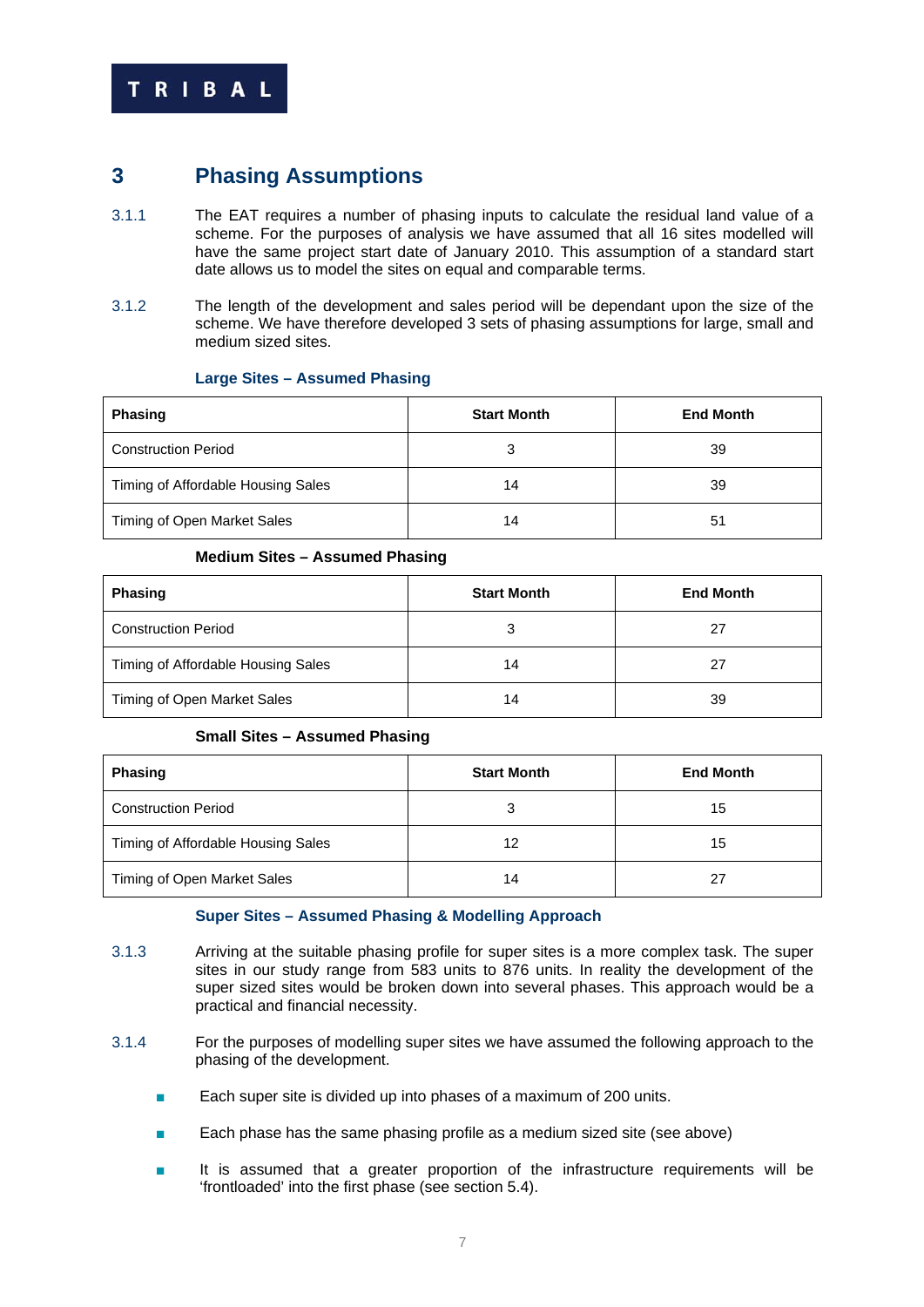# **4 Residential Unit Mix Assumptions**

# **4.1 Affordable Unit Types**

4.1.1 The HCA Economic Appraisal Tool (EAT) has the capacity to model 7 different types of units for each of the affordable / intermediate tenure types. The unit types and sizes listed below are suggested averages which comply with the HCA required Housing Quality Indicator scores but which are not at the minimum level.

Habitable Rooms per Unit  $\begin{vmatrix} NA & 2 & 3 & 3 & 4 & 5 \end{vmatrix}$ 

Persons per Unit | NA | 2 | 4 | 4 | 5 | 6 | 7

| ___________               |           |    |    |                                                          |    |     |     |
|---------------------------|-----------|----|----|----------------------------------------------------------|----|-----|-----|
|                           | Studio I  |    |    | 1 Bed   2 Bed Flat   2 Bed House   3 Bed   4 Bed   5 Bed |    |     |     |
| Unit Size (sq $m$ ) – NIA | <b>NA</b> | 47 | 68 | 76                                                       | 85 | 110 | 130 |

#### **Social Rented**

*Source: Housing Quality Indicator & Tribal* 

#### **Shared Ownership**

|                           | <b>Studio</b> | <b>Bed</b> | 2 Bed Flat | 2 Bed House | 3 Bed | 4 Bed | 5 Bed |
|---------------------------|---------------|------------|------------|-------------|-------|-------|-------|
| Unit Size (sq $m$ ) – NIA | <b>NA</b>     | 47         | 68         | 76          | 85    | 110   | 130   |
| Habitable Rooms per Unit  | <b>NA</b>     | 2          | 3          | 3           | 4     | 5     | 6     |
| Persons per Unit          | <b>NA</b>     | 2          | 4          | 4           | 5     | 6     |       |

*Source: Housing Quality Indicator & Tribal* 

#### **Intermediate Rent**

|                          | <b>Studio</b> | <b>Bed</b> | 2 Bed Flat | 2 Bed House | 3 Bed | 4 Bed | 5 Bed |
|--------------------------|---------------|------------|------------|-------------|-------|-------|-------|
| Unit Size (sq m) - NIA   | <b>NA</b>     | 47         | 68         | 76          | 85    | 110   | 130   |
| Habitable Rooms per Unit | <b>NA</b>     | 2          | 3          | 3           | 4     | 5     | 6     |
| Persons per Unit         | <b>NA</b>     | 2          | 4          | 4           | 5     | 6     |       |

*Source: Housing Quality Indicator* 

4.1.2 Our conversations with RSLs active in Thurrock have confirmed that our assumptions reflect their recent experience.

# **4.2 Private Units**

4.2.1 The EAT has the capacity to model a greater variety of unit types for private sale units than affordable units. Again we have used the HCA Housing Quality Indicator as a guide to develop indicative unit sizes. However as it is likely that Private Units will not be built to the same size as any affordable units, we have assumed the minimum size required to comply with the HQI.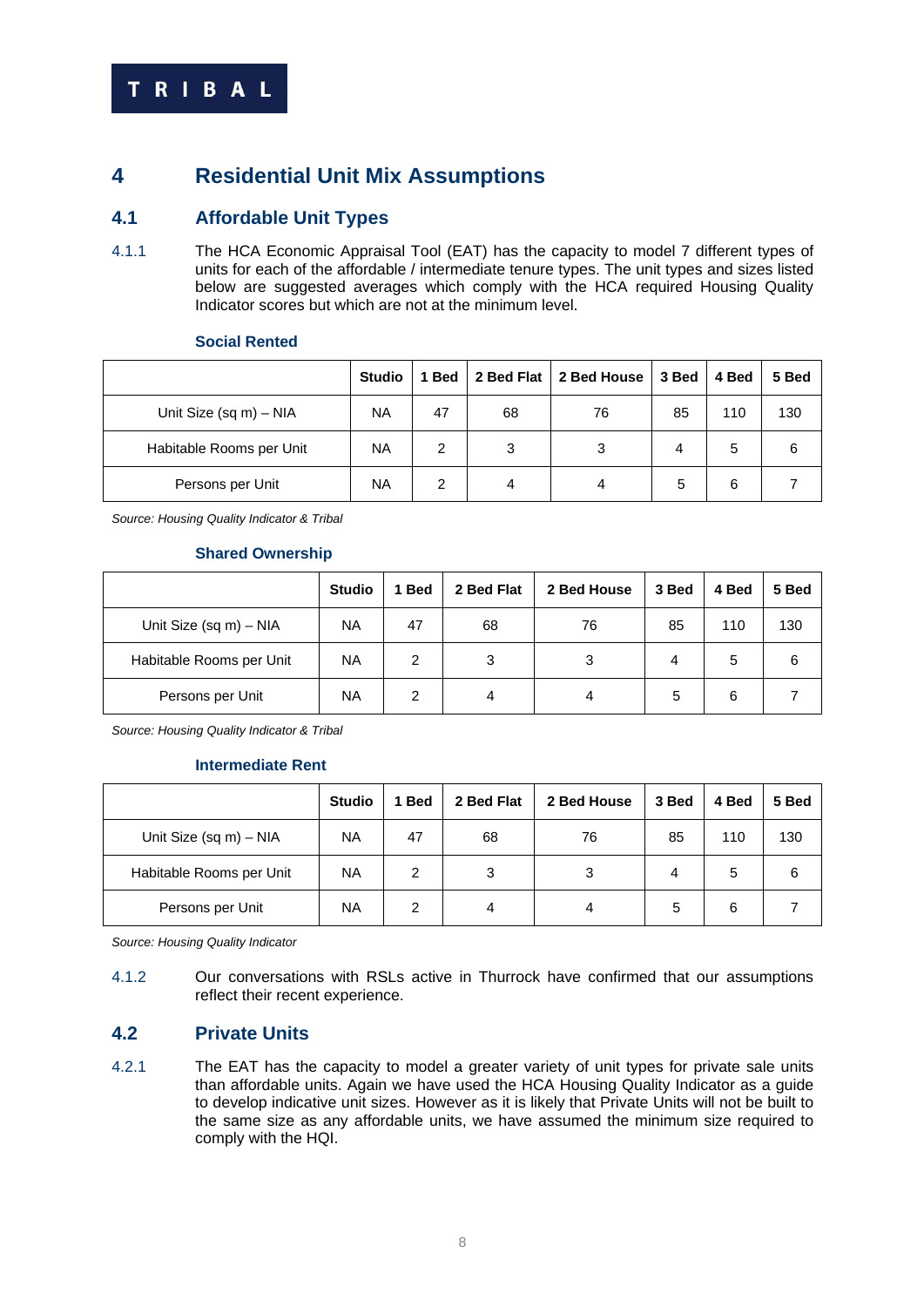

| <b>Open Market Housing Type 1:</b> | <b>Flats &amp; Apartments</b> |       |       |       |       |           |
|------------------------------------|-------------------------------|-------|-------|-------|-------|-----------|
|                                    | <b>Studio</b>                 | 1 Bed | 2 Bed | 3 Bed | 4 Bed | 5 bed     |
| Unit Size (sq m) - NIA             | 30                            | 47    | 60    | 75    | 100   | <b>NA</b> |
| Habitable Rooms per Unit           |                               | 2     | 3     | 4     | 5     | <b>NA</b> |
| Persons per Unit                   |                               | 2     | 3     | 5     | 6     | <b>NA</b> |

| <b>Open Market Housing Type 2:</b> | <b>Terraced Houses</b> |           |       |       |       |              |
|------------------------------------|------------------------|-----------|-------|-------|-------|--------------|
|                                    | <b>Studio</b>          | 1 Bed     | 2 Bed | 3 Bed | 4 Bed | <b>Other</b> |
| Unit Size (sq $m$ ) – NIA          | <b>NA</b>              | <b>NA</b> | 70    | 82    | 105   | <b>NA</b>    |
| Habitable Rooms per Unit           | <b>NA</b>              | <b>NA</b> | 3     | 4     | 5     | <b>NA</b>    |
| Persons per Unit                   | <b>NA</b>              | <b>NA</b> | 3     | 5     | 6     | <b>NA</b>    |

| <b>Open Market Housing Type 3:</b> | Semi - Detached Houses |           |       |       |       |       |  |
|------------------------------------|------------------------|-----------|-------|-------|-------|-------|--|
|                                    | <b>Studio</b>          | 1 Bed     | 2 Bed | 3 Bed | 4 Bed | 5 bed |  |
| Unit Size (sq $m$ ) – NIA          | <b>NA</b>              | <b>NA</b> | 72    | 84    | 105   | 130   |  |
| Habitable Rooms per Unit           | <b>NA</b>              | <b>NA</b> | 3     | 4     | 5     | 6     |  |
| Persons per Unit                   | <b>NA</b>              | <b>NA</b> | 4     | 5     | 6     |       |  |

| <b>Open Market Housing Type 4:</b> | <b>Detached Houses</b> |           |           |       |       |       |
|------------------------------------|------------------------|-----------|-----------|-------|-------|-------|
|                                    | <b>Studio</b>          | 1 Bed     | 2 Bed     | 3 Bed | 4 Bed | 5 bed |
| Unit Size (sq $m$ ) – NIA          | <b>NA</b>              | <b>NA</b> | <b>NA</b> | 90    | 115   | 135   |
| Habitable Rooms per Unit           | <b>NA</b>              | <b>NA</b> | <b>NA</b> | 4     | 5     | 6     |
| Persons per Unit                   | <b>NA</b>              | <b>NA</b> | ΝA        | 5     | 6     |       |

*Source: Housing Quality Indicator & Tribal*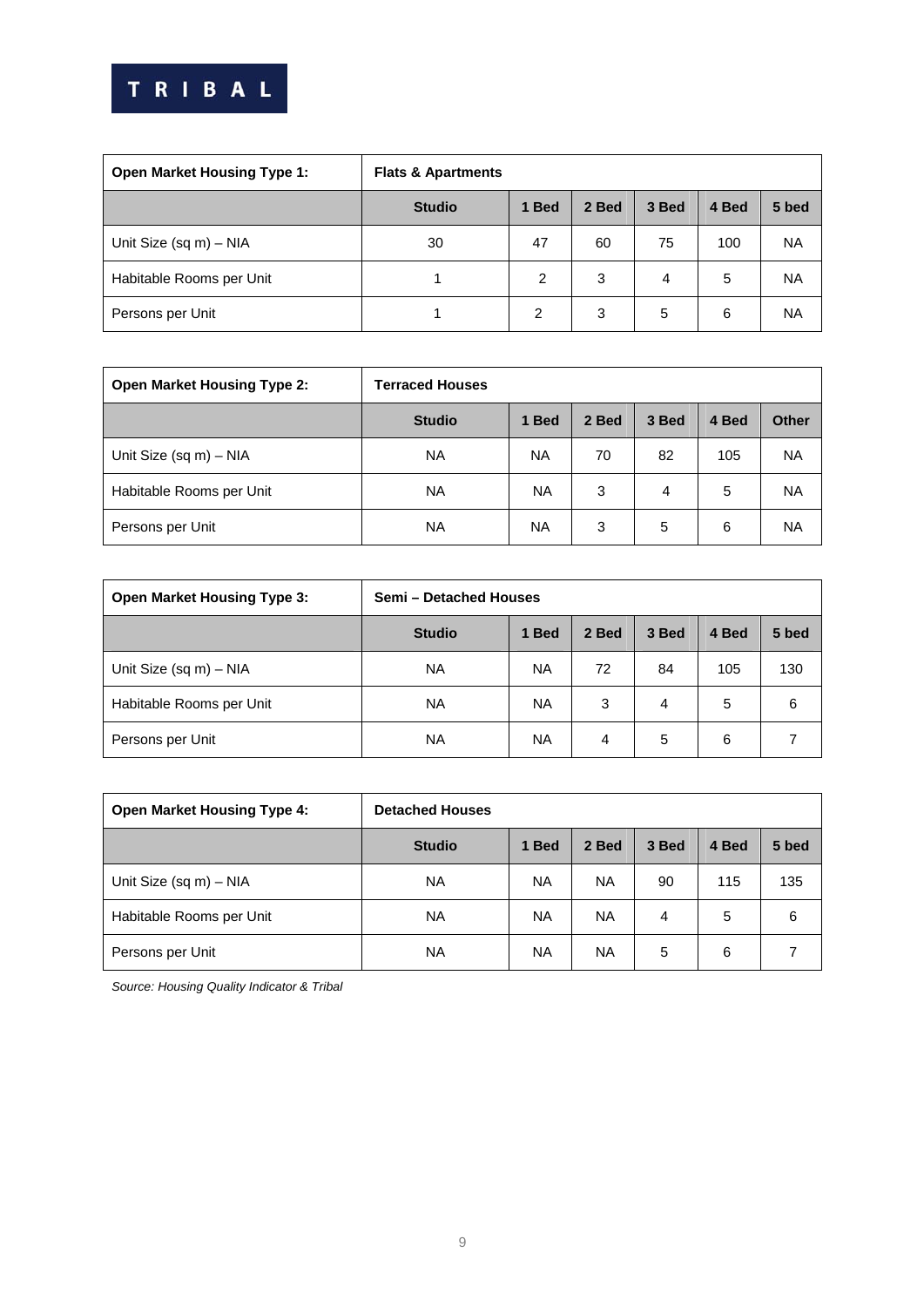

# **4.3 Residential Mix**

### **Private Sale Units**

- 4.3.1 The unit mix for each of the 16 selected schemes listed below is based on information in the SHLAA, SHMA, proposed site densities, market information and our knowledge of the area.
- 4.3.2 We have identified three sets of unit mix assumptions to correspond to different unit densities on the 16 sites selected. The SHLAA give us the potential site density for the sites. The 16 sites selected show a wide range of site densities. We have identified the following bandings.
	- High Density Over 100 units per hectare We have assumed that on the sites with the highest density most of the units developed will by necessity be flats / apartments.
	- Medium Density 40 100 units per hectare We have assumed that only a small proportion of units developed will be flats. The majority of units will be smaller 3-bed family homes.
	- Low Density Under 40 units per hectare On the lowest density schemes we will assume that no flats are developed. We have assumed that proportionally more of the larger family units will be developed.

| <b>Unit Type</b>            | <b>High Density</b> | <b>Medium Density</b> | <b>Low Density</b> |
|-----------------------------|---------------------|-----------------------|--------------------|
| <b>Flats and Apartments</b> |                     |                       |                    |
| Studio                      |                     |                       |                    |
| 1 Bed Flat                  | 35%                 | 5%                    |                    |
| 2 Bed Flat                  | 35%                 | 5%                    |                    |
| 3 Bed Flat                  | 10%                 |                       |                    |
| 4 Bed Flat                  |                     |                       |                    |
| <b>Terraced Houses</b>      |                     |                       |                    |
| 2 Bed                       | 10%                 | 10%                   |                    |
| 3 Bed                       | 10%                 | 20%                   |                    |
| 4 Bed                       |                     | 10%                   |                    |
| Semi-detached               |                     |                       |                    |
| 2 Bed                       |                     |                       | 10%                |
| 3 bed                       |                     | 40%                   | 10%                |
| 4 Bed                       |                     | 10%                   | 15%                |
| 5 Bed                       |                     |                       |                    |
| <b>Detached Houses</b>      |                     |                       |                    |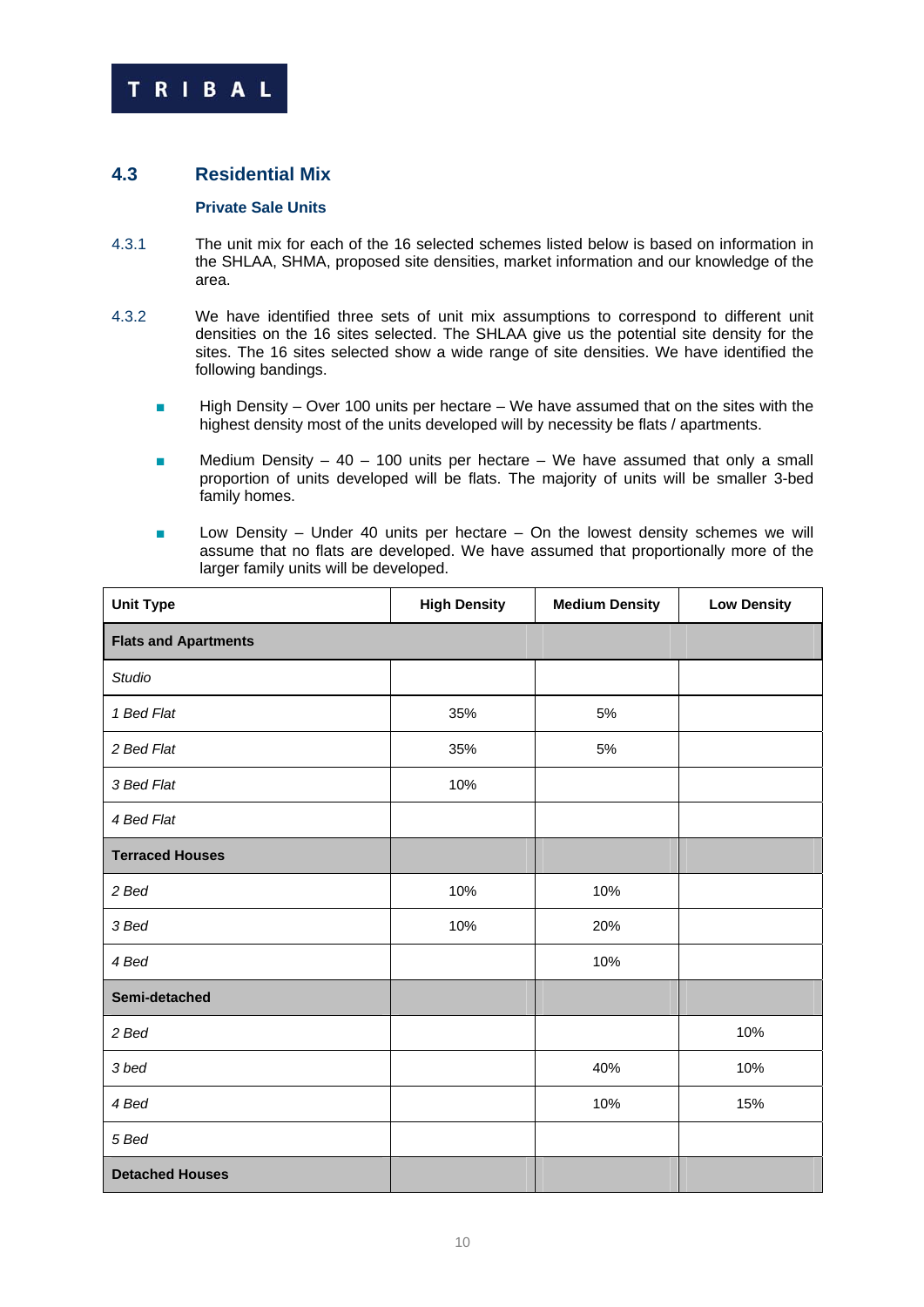

| 3 Bed |  | 30% |
|-------|--|-----|
| 4 Bed |  | 30% |
| 5 Bed |  | 5%  |

*Source: Tribal & SHLAA* 

#### **Affordable Units**

- 4.3.3 The level of affordable housing has been modelled at 0%, 30% and 35% affordable housing and a split of 70:30 of social rented to intermediate tenures. The 0% starting point is not meant to establish a base land value but it used to demonstrate the effect on RLV of the differing affordable housing requirements. Housing needs data from the SHMA indicates that a greater proportion of small units are required for affordable housing than for private housing and we have therefore translated the 30% and 35% affordable housing assumptions into habitable rooms so as to accurately represent the proportion of the development that will consist of affordable units.
- 4.3.4 Of the intermediate units developed we have assumed that half will be Shared Ownership and half Intermediate Rented.
- 4.3.5 The SHMA gives a breakdown of the requirement for affordable housing by unit size. The table below shows our interpretation of this table. Some data on housing need has also been provided by the local authority which confirms the requirement for smaller units, however it is suggested that this data is examined further, to ensure that it will meet the local authority's requirements in the long term. As with the Open Market housing unit mix we have produced three sets of assumptions to represent high, medium and low density developments.

|                       | <b>Studio</b> | 1 Bed | 2 Bed Flat | 2 Bed House | 3 Bed | 4 Bed | 5 Bed |
|-----------------------|---------------|-------|------------|-------------|-------|-------|-------|
| <b>High Density</b>   |               | 45%   | 30%        | 15%         | 10%   |       |       |
| <b>Medium Density</b> |               | 40%   | 25%        | 10%         | 15%   | 10%   |       |
| <b>Low Density</b>    |               | 35%   | 10%        | 25%         | 10%   | 15%   | 5%    |

*Source: SHMA, RSLs and Tribal*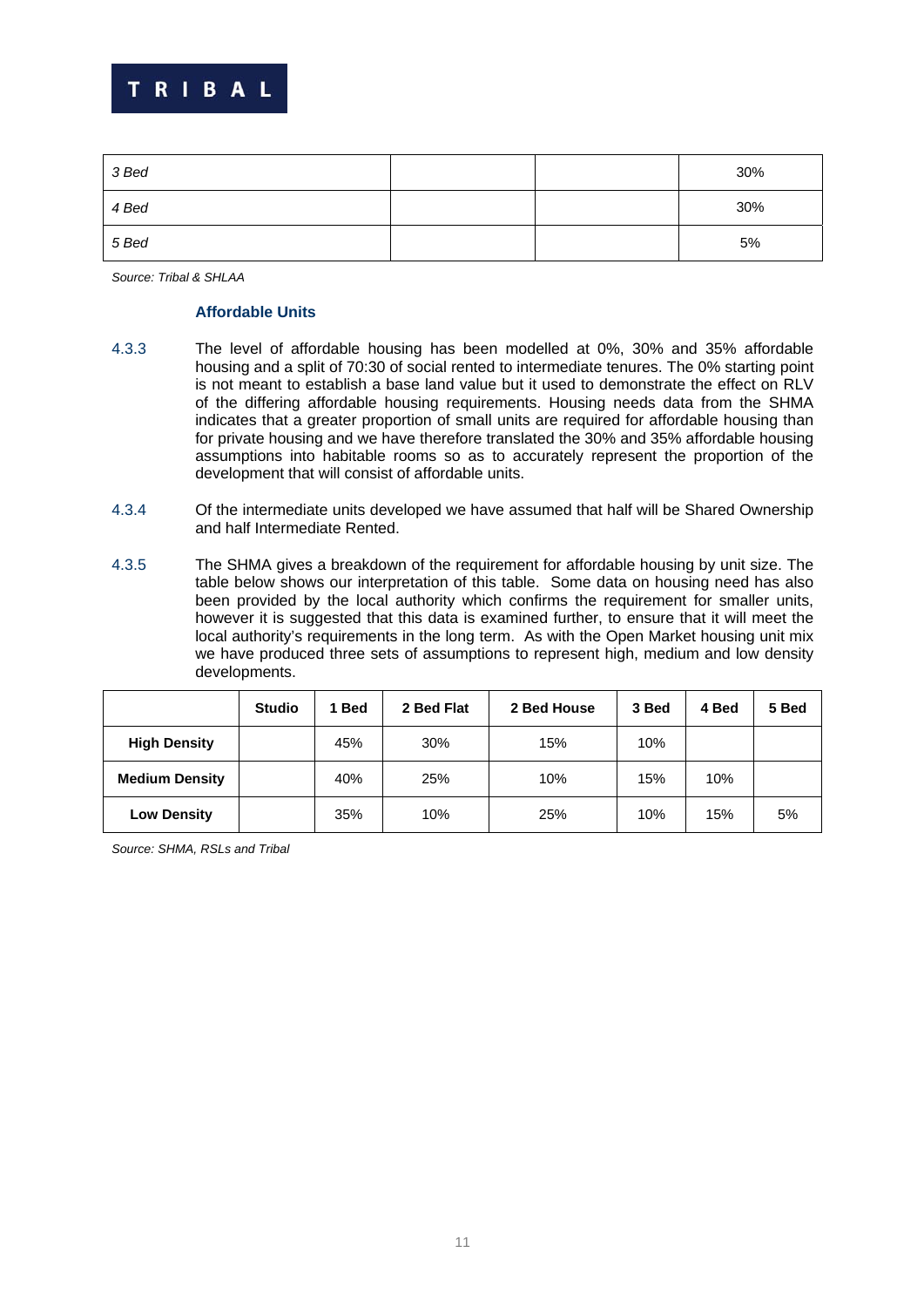

# **5 Residential Values**

# **5.1 Social Rented Units**

- 5.1.1 We have assumed rent levels based on published CORE Data for new lettings in 2007/08 in Thurrock and adjusted them to account for inflation.
- 5.1.2 We have also received feedback from a number of RSLs who operate locally to provide us with realistic rents for newly built units. The feedback and subsequent discussions suggested that our rents calculated using CORE data were consistent with their expectations and recent experience.
- 5.1.3 The CORE data does not provide rent information for 4 bed units. In this instance we estimated the likely rent for a 4 bed based on our conversations with the RSLs and extrapolating the existing data for 3 bed units.

| <b>Type of Unit</b> | CORE Data - Rent per Unit per Week (£) | <b>Inflation since</b><br>2007/08 | Rent per week 2009/10<br>(£) |
|---------------------|----------------------------------------|-----------------------------------|------------------------------|
| Studio              | N/A                                    | N/A                               | £65                          |
| 1 Bed               | £69                                    | 9.4%                              | £75.4                        |
| 2 Bed               | £77                                    | 9.4%                              | £84.2                        |
| 3 Bed               | £87                                    | N/A                               | £95.1                        |
| 4 Bed               | N/A                                    | N/A                               | £104                         |
| Other               | N/A                                    | N/A                               | N/A                          |
| Other               | N/A                                    | N/A                               | N/A                          |

*Source: CORE 2007/2008 and Tribal* 

1

- 5.1.4 The approach values social rented units by capitalising the net rental value of a unit. The gross rental levels are listed above. We have assumed the following costs per annum to generate a net rental value (all are calculated as a % of gross rent per annum).
	- Management Costs -12.00%
	- Voids / bad debts 4.00%
	- Repairs Fund 18.00%
- 5.1.5 The yield rate we have assumed is 6.25% based on the HCA recommended levels and our experience of recent similar housing projects.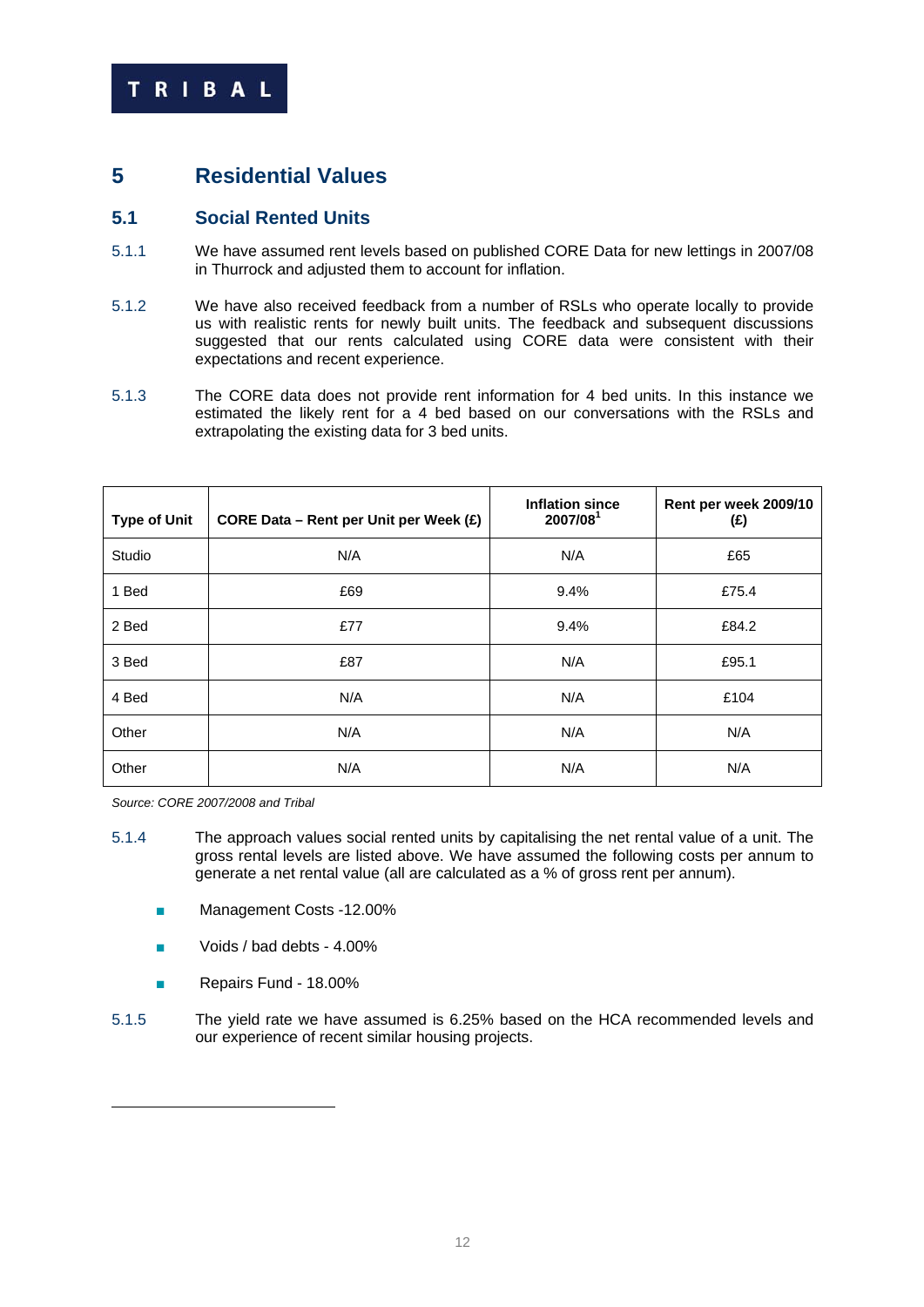

- 5.1.6 It is assumed (see section 2 of this document 'timing of affordable housing sales') that the payment for social rented units would be made on practical completion of the units.
- 5.1.7 RSL rent levels are adjusted by RPI plus 0.5% p.a. It is anticipated that, based on this formula, rent levels for 2010/11 will decrease by 2% then increase by 1.25% for 2011/12 and increase by 2 -2.5% year on year after this.
- 5.1.8 For small sites practical completion is up to 1 year after the project's start date (project start date is always 2010/11), for medium size sites it is up to 2 years and for large sites it is up to 3 years after project start date. To allow for the inflationary uplift in social rents we have assumed an annual RPI of 2%. Therefore, by site size we have modelled the following.
	- Small 1 year of inflation 2% uplift from 2010/11 levels
	- Medium 2 years of inflation 4% uplift from 2010/11 levels
	- Large  $-3$  years of inflation  $-6\%$  uplift from 2010/11 levels
- 5.1.9 On super sites we have calculated the uplift on a phase by phase basis using the same RPI assumptions as above.

# **5.2 Intermediate Tenure**

- 5.2.1 The Housing Needs Survey shows that 30% of affordable housing should be intermediate tenure in Thurrock. Of the intermediate units developed we have assumed that half will be Shared Ownership and half Intermediate Rented.
- 5.2.2 The EAT however has the capacity to model a number of intermediate tenure types. In the first instance we will model the sites assuming that any intermediate tenure developed will be split 50:50 between Shared Ownership and Intermediate Rented.

#### **Shared Ownership**

5.2.3 The value of the shared ownership units is calculated in the EAT as follows.

Value = Predicted equity stake sold to buyer + Capitalised value of rental income on retained equity.

- **D** Owner-occupied share  $\frac{9}{6}$  40% based on our consultations with the RSLs.<sup>2</sup>
- Unsold Equity Rent Per Annum (%) 2.75% based on our conversation with the RSLs and guidance accompanying the EAT. This is the current HCA upper limit on unsold equity rent.
- Management Costs (% of rent)  $-7%$
- Voids / bad debts (% of rent) 2.5%

1

 $2$  Our conversations with RSLs suggested that first tranche sales are currently as low as 25-30% of open market value. However our approach to modelling the sites is based upon the assumption that the development of the majority of the sites will not begin until the market has improved to level approximately 20% below its peak in 2007. At which point Shared Ownership will be a more viable tenure and first tranche sales are likely to be higher.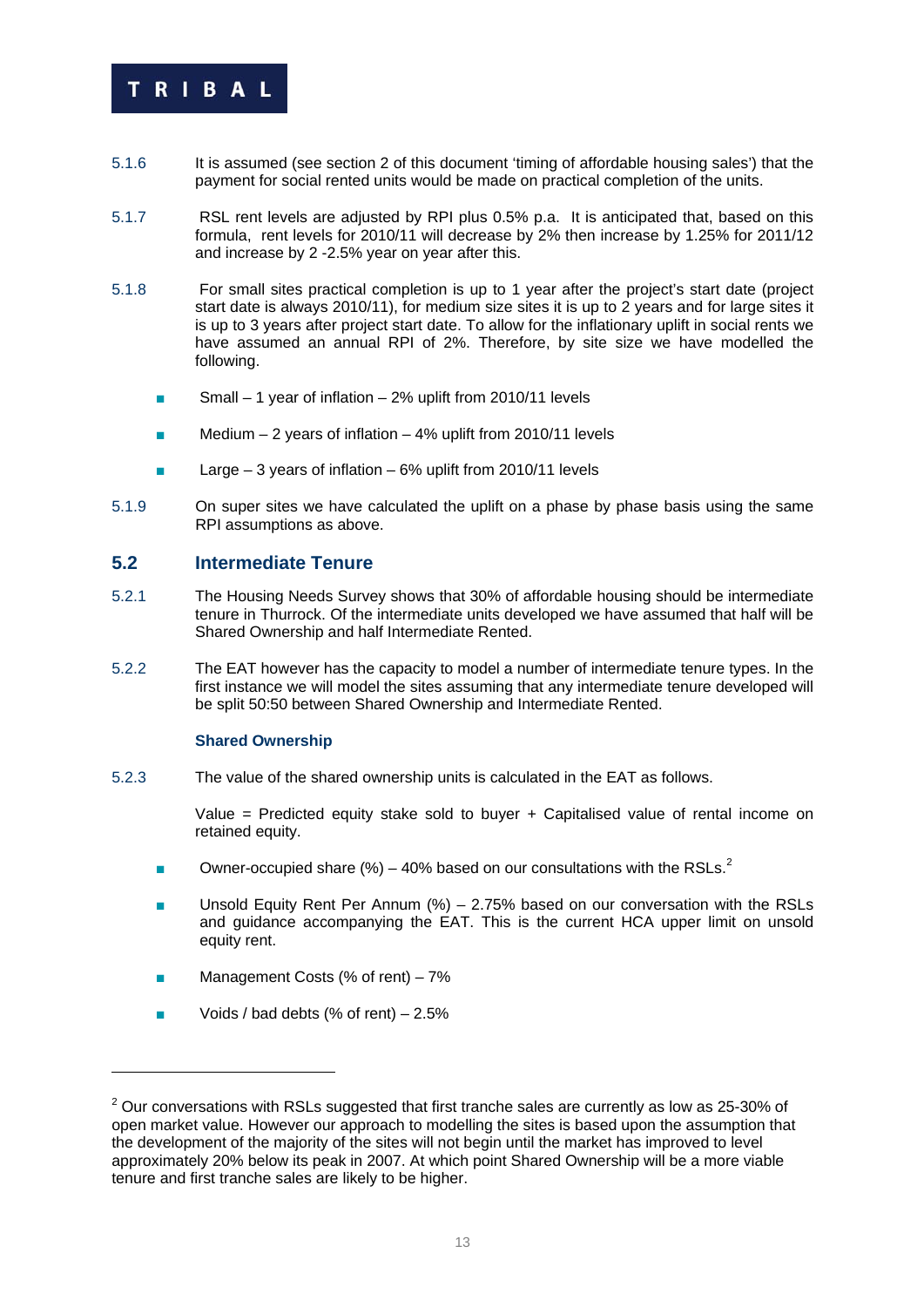

- Repairs Fund (% of rent) 0%
- Yield (%) The yield rate we have assumed is 6.25% based on the HCA recommended levels and our experience of recent similar housing projects.

#### **Intermediate Rent**

5.2.4 We have spoken to local agents to arrive at open market rental values per week. In our experience of modelling Intermediate rent type tenures it is reasonable to expect rental levels at 80% of open market rent.

| <b>Type of Unit</b> | Open Market Rent per Unit per Week (£) | Discounted Market Rent per Unit per<br>Week $(f)$ |
|---------------------|----------------------------------------|---------------------------------------------------|
| Studio              | NA                                     | NA                                                |
| 1 Bed               | 130                                    | 104                                               |
| 2 Bed               | 173                                    | 138.4                                             |
| 3 Bed               | 184                                    | 147.2                                             |
| 4 Bed               | 207                                    | 165.6                                             |
| 5 Bed               | 219                                    | 175.2                                             |
| Other               |                                        |                                                   |

*Source: Tribal - Local Estate Agents* 

- 5.2.5 The approach values discounted market rented units by capitalising the net rental value of a unit. The gross rental levels are listed above. We have assumed the following costs per annum to generate a net rental value (all are calculated as a % of gross rent per annum).
	- Management Costs -12.00%
	- Voids / bad debts 4.00%
	- Repairs Fund 18.00%
- 5.2.6 The yield rate we have assumed is 6.25% based on the HCA recommended levels and our experience of recent similar housing projects.
- 5.2.7 It is assumed (see section 2 of this document 'timing of affordable housing sales') that the payment for intermediate rented units would be made on practical completion of the units. For small sites practical completion is up to 1 year after the projects start date, for medium size sites it is up to 2 years and for large sites it is up to 3 years after project start date. To allow for the inflationary uplift in intermediate rents we have assumed an annual RPI of 2%. Therefore, by site size we have modelled the following.
	- $\blacksquare$  Small 1 year of inflation 2% uplift
	- $\blacksquare$  Medium 2 years of inflation 4% uplift
	- **E** Large 3 years of inflation 6% uplift
- 5.2.8 On super sites we have calculated the uplift on a phase by phase basis using the same RPI assumptions as above.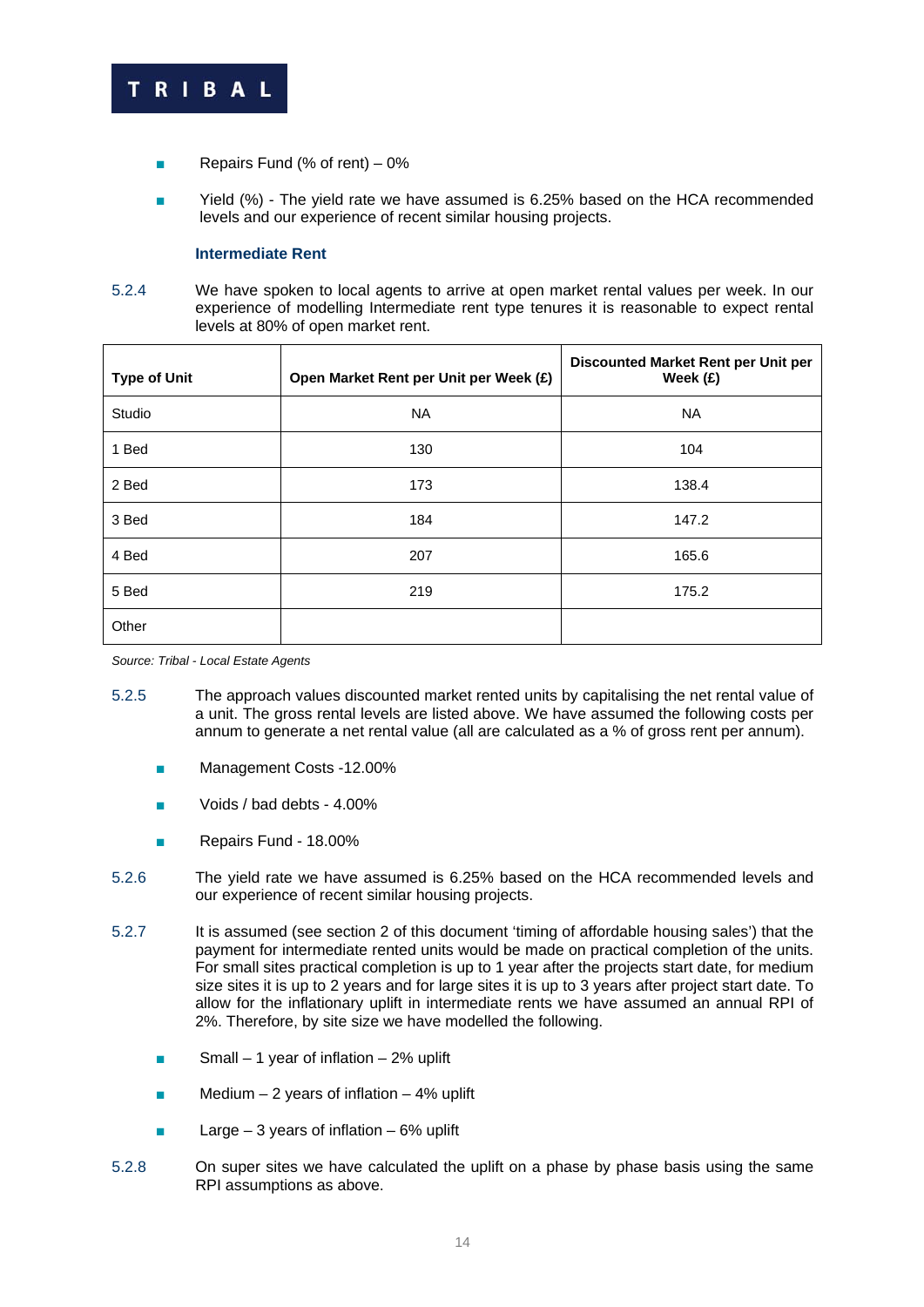# **5.3 Open Market Housing Values**

- 5.3.1 Open market values for new build property in Thurrock have reduced substantially from a peak in around 2007, which also coincided with the most recent significant newbuild activity.
- 5.3.2 There are a number of new developments being marketed across Thurrock where asking prices remain relatively high, although we have uncovered significant anecdotal evidence of offers being accepted up to 20% below the asking price, as well as a range of other incentives, including legal fees, cashback and stamp duty paid. In most cases some sales have been agreed but sale prices have not yet been recorded in land registry data, so a picture has been built up from a consideration of asking prices and discussing progress with sales staff. In particular we have looked at:
	- Orsett Village, Orsett (in an area of high demand in 2009)- 195 2 and 3 bed houses by Taylor Wimpey (formerly Bryant Homes) with an average asking price of £300,000. Evidence suggests that offers above £275,000 are being accepted.
	- Watts Wood Park, Purfleet (in an area of medium demand 2009)- 163 2-bed houses by Bellway with an average asking price of £200,000. Unknown what level of offer below the asking price is being accepted.
	- Colliers Court, Crammavill Street, Grays (area of medium demand 2009)- 45 retirement apartments by McCarthy and Stone, with an average asking price of £190,000. Offers of £175,000 and over are apparently being accepted.
	- Tensquared, Hogg Lane, Grays (area of medium demand 2009) an award-winning development by Bellway. Most flats are 1 bed units and the asking price was £150,000. Evidence suggests that offers of £120,000 are being accepted.
	- Cavendish Gardens, Aveley. This slightly smaller development by an unknown (small) local housebuilder is in an area of medium demand in 2009. It is a six-unit block of 2-bed flats completed in 2005. In 2009, flats here were selling for £165,000.

| <b>Development</b><br><b>Name</b> | Demand<br><b>Type</b> | Location | <b>Units</b> | No.<br><b>Beds</b> | Unit<br>Type  | <b>Developer</b>      | Target<br><b>Price</b> | <b>Achieved</b><br><b>Price</b> |
|-----------------------------------|-----------------------|----------|--------------|--------------------|---------------|-----------------------|------------------------|---------------------------------|
| Orsett Village                    | High                  | Orsett   | 195          | 3                  | <b>Houses</b> | Taylor<br>Wimpey      | £300,000               | £275.000                        |
| Watts Wood<br>Park                | Medium                | Purfleet | 163          | 2                  | <b>Houses</b> | Bellway               | £200,000               | <b>Unknown</b>                  |
| <b>Colliers Court</b>             | <b>Medium</b>         | Grays    | 45           | 1                  | <b>Flats</b>  | McCarthy<br>and Stone | £190,000               | £175,000                        |
| Tensquared                        | Medium                | Grays    | 100          | 1                  | Flats         | Bellway               | £150,000               | £120,000                        |
| Cavendish<br>Gardens              | Medium                | Aveley   | 6            | 2                  | <b>Flats</b>  | Unknown               | £165,000               | <b>Unknown</b>                  |

5.3.3 The target and achieved prices above represent sales value at the time of writing this report (June 2009). These values represent a snapshot of the housing market at what is arguably its lowest ebb. It is unlikely that many of the sites being analysed in this study would be developed under such market conditions. To meaningfully test the viability of the sites we need use a set of values that reflect where the market will be when the sites are actually developed.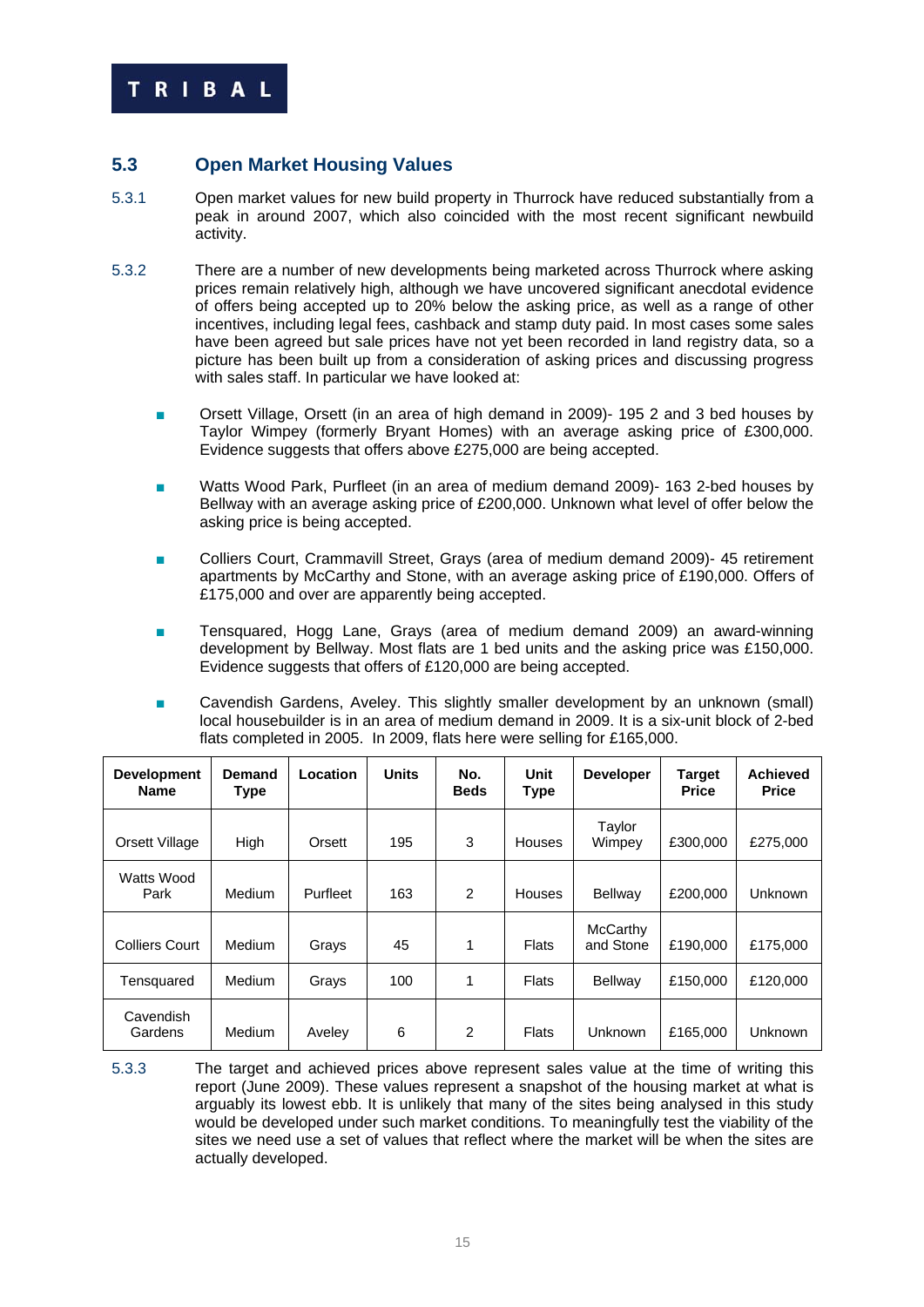

- 5.3.4 The housing market in the UK peaked in August 2007. The advice we are receiving suggests that housing development will begin to pick up again when values are between 10% and 20% off this peak (in our analysis we have used a notional mid-point of 15% off peak to reflect the range of estimates).
- 5.3.5 Based on the above we have conducted research into values in Thurrock around the time of the peak in the housing market. Land registry data for that time shows very few new build sales, and at that time there would have been a premium paid for new build. Once the market starts to recover we would expect the new build premium to be reinstated to reflect the improved quality over second hand stock. We have therefore adjusted these figures to find a suitable set of benchmark values for modelling the viability of the sites.
- 5.3.6 In summary, the following table, based on peak new build prices less 15%, shows our assumptions for the value of units developed in high / medium demand and low demand areas of Thurrock on a £ per sq m basis.
- 5.3.7 The two 'demand areas'(high / medium and low) are based on land registry data and housing market research carried out as part of the SHLAA. The two demand areas are based loosely on a north – south split in the borough, with the band of low demand in the south of the borough from West Thurrock and South Stifford to East Tilbury. The higher demand area is largely in the north of the borough, including parts of Aveley and Ockenden, Orsett, Stanford and Corringham as well as parts of Chafford, Little Thurrock and Chadwell St Mary.

| <b>Unit Type</b>                            | Low Demand Areas - Value (£ per<br>sqm) | High / Medium Demand Areas -<br>Value (£ per sqm) |
|---------------------------------------------|-----------------------------------------|---------------------------------------------------|
| Flats & Apartments (Less than 5<br>storeys) | 1790                                    | 3,090                                             |
| <b>Terraced Houses</b>                      | 1885                                    | 2900                                              |
| Semi-detached Houses                        | 2,025                                   | 2900                                              |
| Detached Houses                             | 1925                                    | 2970                                              |

*Source: Land registry & Tribal* 

# **5.4 Social Housing Grant & other funding**

#### **Social Housing Grant (SHG)**

5.4.1 We have calculated average grant rates in the East of England from allocations to RSLs made in April 2008 under the 2008-11 NAHP programme: For new build rented developments the following table summarises the grant allocation.

| Tenure                    | Grant per unit (£) |
|---------------------------|--------------------|
| Social Rented             | £44,500            |
| Shared Ownership          | £16,200            |
| Intermediate Market Rents | £16,200            |

*Source: 2008 – 2011 NAHP programme* 

5.4.2 We have spoken to RSLs active in the local area. They have confirmed that on average the grant levels in the table above are approximately correct.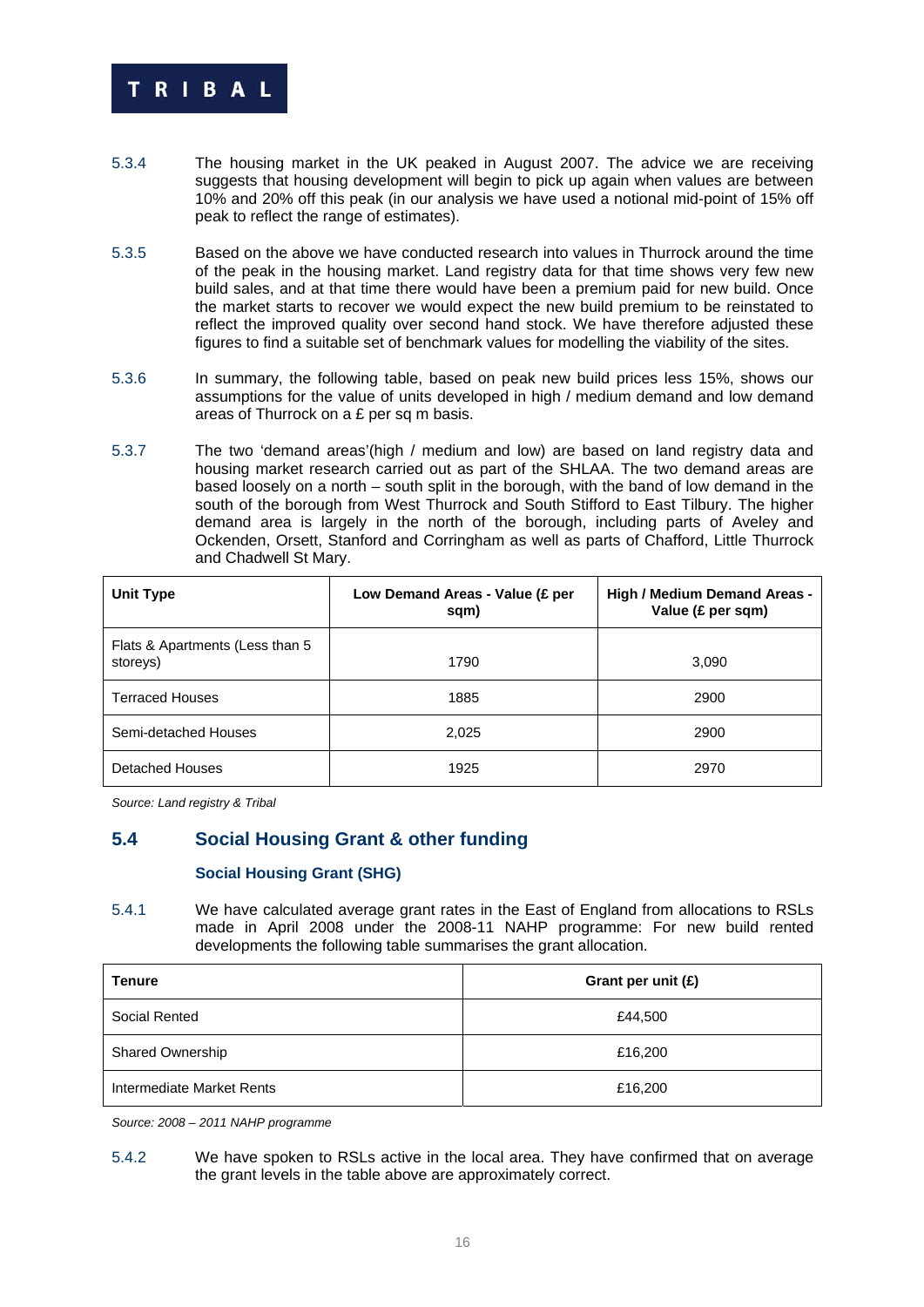# **6 Costs**

# **6.1 Building Costs**

#### **Private Units**

6.1.1 Build costs are based on BCIS data and provide costs as the rate per sq m gross internal floor area for the building excluding external works and contingencies and with preliminaries apportioned by cost. The build costs have been adjusted to location index for Thurrock. They have then been upgraded by 15% to allow for external works.

| <b>Tenure</b>                               | <b>BCIS - Building Costs -</b><br><b>Gross</b><br>(E / sq m) | <b>Assumed Build Cost to</b><br>include external works | Net to Gross Ratio for<br><b>Building Costs (%)*</b> |
|---------------------------------------------|--------------------------------------------------------------|--------------------------------------------------------|------------------------------------------------------|
| Flats & Apartments (Less<br>than 5 storeys) | 973                                                          | 1.119                                                  | 80%                                                  |
| <b>Terraced Houses</b>                      | 750                                                          | 863                                                    | 100%                                                 |
| Semi-detached Houses                        | 802                                                          | 922                                                    | 100%                                                 |
| Detached Houses                             | 886                                                          | 1,019                                                  | 100%                                                 |

*Source: BCIS 2009 & Tribal* 

#### **Affordable Units**

6.1.2 We have assumed that all affordable units developed on the sites will be built to a minimum of Sustainable Homes Code 4 standard. The build costs per sq m below include the cost of building to Code 3. The cost of building to Sustainable Homes Code 4 are outlined in section 5.5 of this document.

| <b>Tenure</b>              | <b>Assumed Building Costs - Gross</b><br>(E / sq m) | <b>Net to Gross Ratio for Building</b><br>Costs $(\%)^*$ |
|----------------------------|-----------------------------------------------------|----------------------------------------------------------|
| Social Rented              | 1,121                                               | 100%                                                     |
| <b>Shared Ownership</b>    | 1,121                                               | 100%                                                     |
| <b>Shared Equity</b>       | 1,121                                               | 100%                                                     |
| Intermediate Market Rented | 1,121                                               | 100%                                                     |

*Source: Tribal and CLG cost analysis of the Code for Sustainable Homes, July 2008* 

# **6.2 Build Fees**

6.2.1 The model assumes build fees covering architects, QS costs and any other additional fees associated with the build programme. Build contingencies are typically around 5%.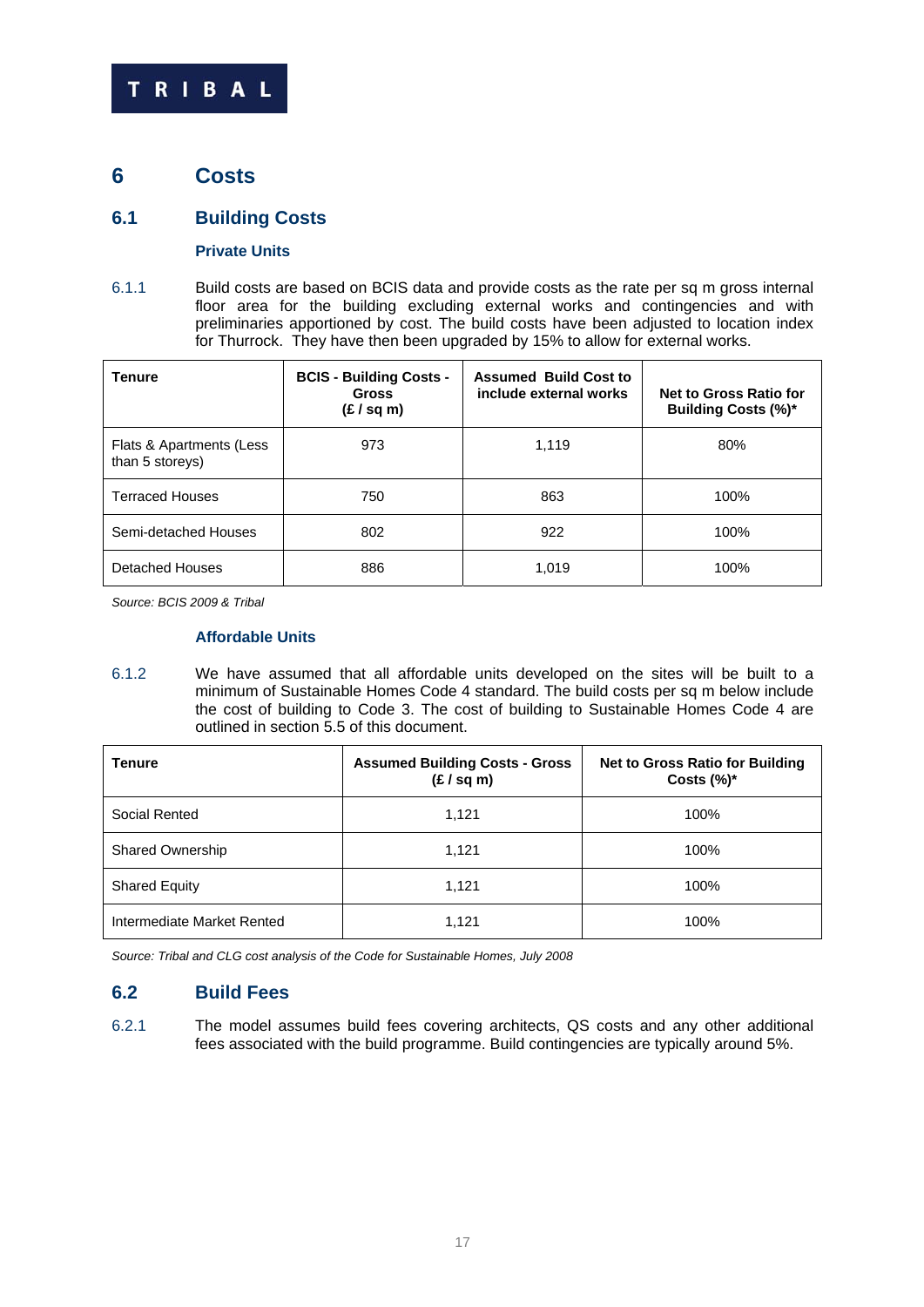

| Cost                       | % of build costs |
|----------------------------|------------------|
| <b>Build Fees</b>          | 10%              |
| <b>Build Contingencies</b> | 5%               |

# **6.3 S106 Costs**

- 6.3.1 For each scheme we have assumed S106 contributions on a per unit basis, informed by our discussions with Thurrock Council and Thames Gateway Development Corporation (TTGDC) about possible tariff levels.
- 6.3.2 The TTGDC (Developing a Planning Obligations Strategy for Thurrock Thames Gateway Development Corporation, March 2009) have produced a report outlining likely S106 requirements the TTGDC will have in connection with those planning applications for which it is the determining authority.

| Cost                              | Cost per Unit (£) |
|-----------------------------------|-------------------|
| Infrastructure / Public Transport | £2,699            |
| <b>Community Facilities</b>       | £3,865            |
| Public Realm / Environment        | £633              |
| Health & Education                | £9,007            |
| Land for facilities               | £4,457            |
| Total                             | £20,661           |

*Source: Thurrock Thames Gateway Development Corporation, Developing a Planning Obligations Strategy for Thurrock Thames Gateway Development Corporation, March 2009.* 

6.3.3 This contribution would amount to of £20,661 cost per unit. The consultants commissioned to produce the TTGDC Planning Obligations Strategy (ERM) explain that

> 'it needs to be acknowledge from the outset that planning contributions alone cannot meet the full cost of all infrastructure required to support development. Based on the development viability analysis undertaken, ERM would recommend an initial discounted standard charge of £5,000 be applied on a per dwelling basis to all residential developments'*<sup>3</sup>* .

6.3.4 For the purposes of modelling the sites we have agreed with the Council to apply a standard cost of £5,000 per dwelling. However, because the TTGDC's strategy has not been adopted by Thurrock Council we have also been asked to test 16 sites using two alternative scenarios of £10k and £15k per unit tariff levels. For modelling purposes, this has been applied as a Habitable Room rate based on an average unit size of 2.94 HR per unit as below.

-

<sup>&</sup>lt;sup>3</sup> TTGDC / ERM Draft Planning Obligations Strategy March 2009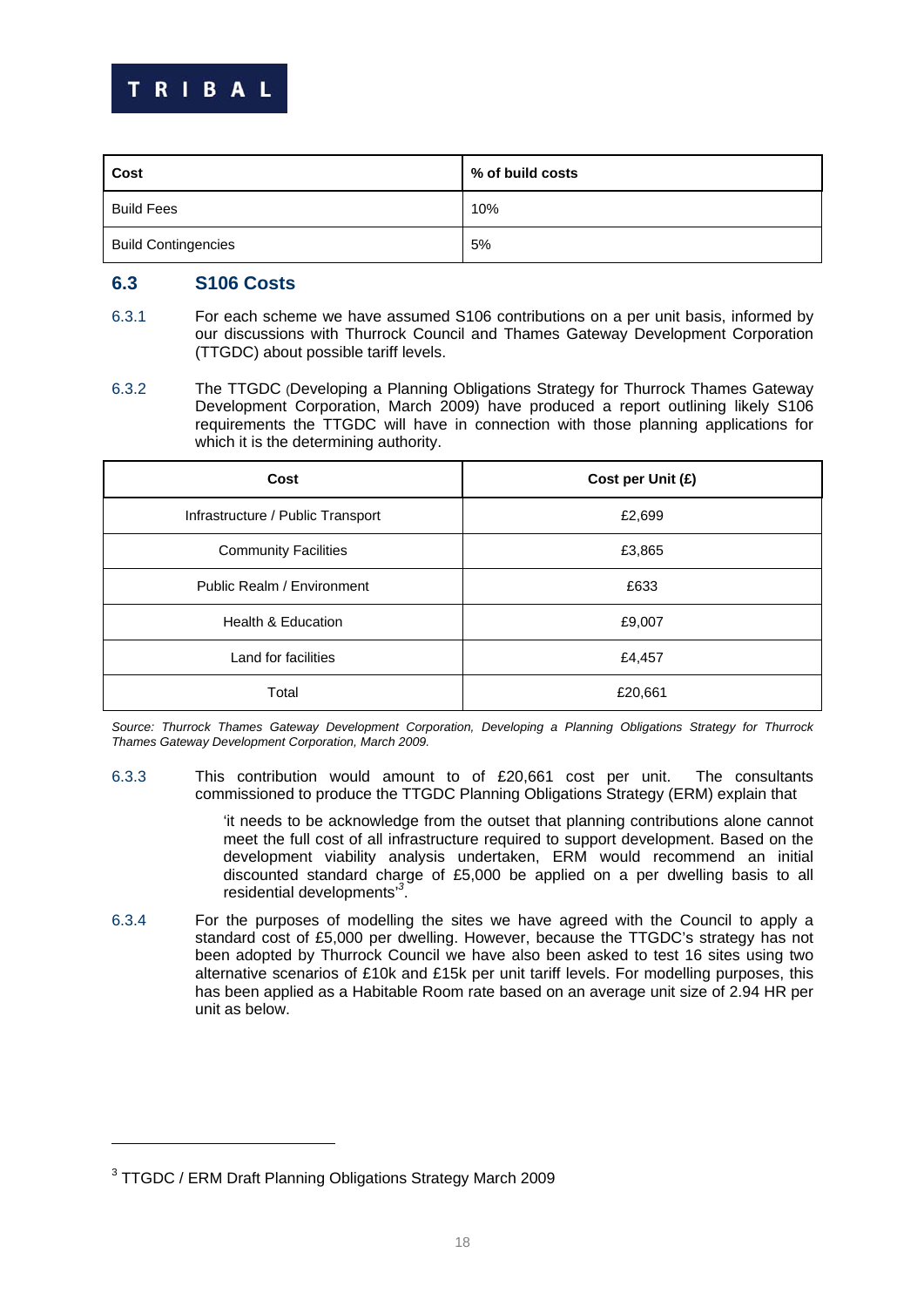

| Tariff per unit $(E)$ | Equivalent Tariff per Habitable Room (£) |
|-----------------------|------------------------------------------|
| £5,000                | £1,700                                   |
| £10,000               | £3,400                                   |
| £15,000               | £5,100                                   |

*Source: Thurrock DC / ERM Draft Planning Obligations Strategy March 2009 / Tribal* 

# **6.4 Site Abnormals**

- 6.4.1 The above assumptions do not take into account any of the site specific assumptions relating to site abnormals on the sites selected. Such costs will vary significantly depending on the specifics of each individual site. We have conducted some research into the likely costs of such site specific site abnormals.
- 6.4.2 It is difficult to identify assumptions to account for any site abnormals, as each site will have different technical issues to be resolved. For example, a green field site may require expensive infrastructure works to gain access and provide services, whereas a Brownfield site may have additional issues in relation to contamination.
- 6.4.3 It is apparent that the site abnormal costs are likely to be greater on sites in inner urban areas than the more rural sites. The HCAs Best Practice Note 28 from Feb 2008 gives us the best indication of such site abnormal costs.
- 6.4.4 On Brownfield sites we have assumed there will be costs relating to the remediation of contaminated land and in preparing land affected by dereliction.
	- Remediation According to the HCA Best Practice Note remediation costs can be anything from £75,000 - £825,000 depending on the historic use of the site. The key to this study is a modelling approach that allows us to compare each site on a fair and equitable basis. It is not possible to identify individual sites with particularly high or low remediation costs. We have therefore assumed on average, given the range of sites being analysed, that typically there will be some remediation costs. On this basis we have assumed a remediation cost of £75,000 per hectare (lowest end of the range provided in the HCA best practice note) on all Brownfield sites.
	- Derelict Land Preparation  $-$  The HCA guidance shows that there is little variation between to cost per hectare between small and large sites. The distinguishing factor is whether the site is 'complex' or 'non-complex'. As we know some of the Brownfield sites being appraised will have a degree of complexity. To ensure a fair comparison of the sites, as with remediation costs, we have taken the range of numbers provided in the guidance and taken a cost towards the lower end of the range.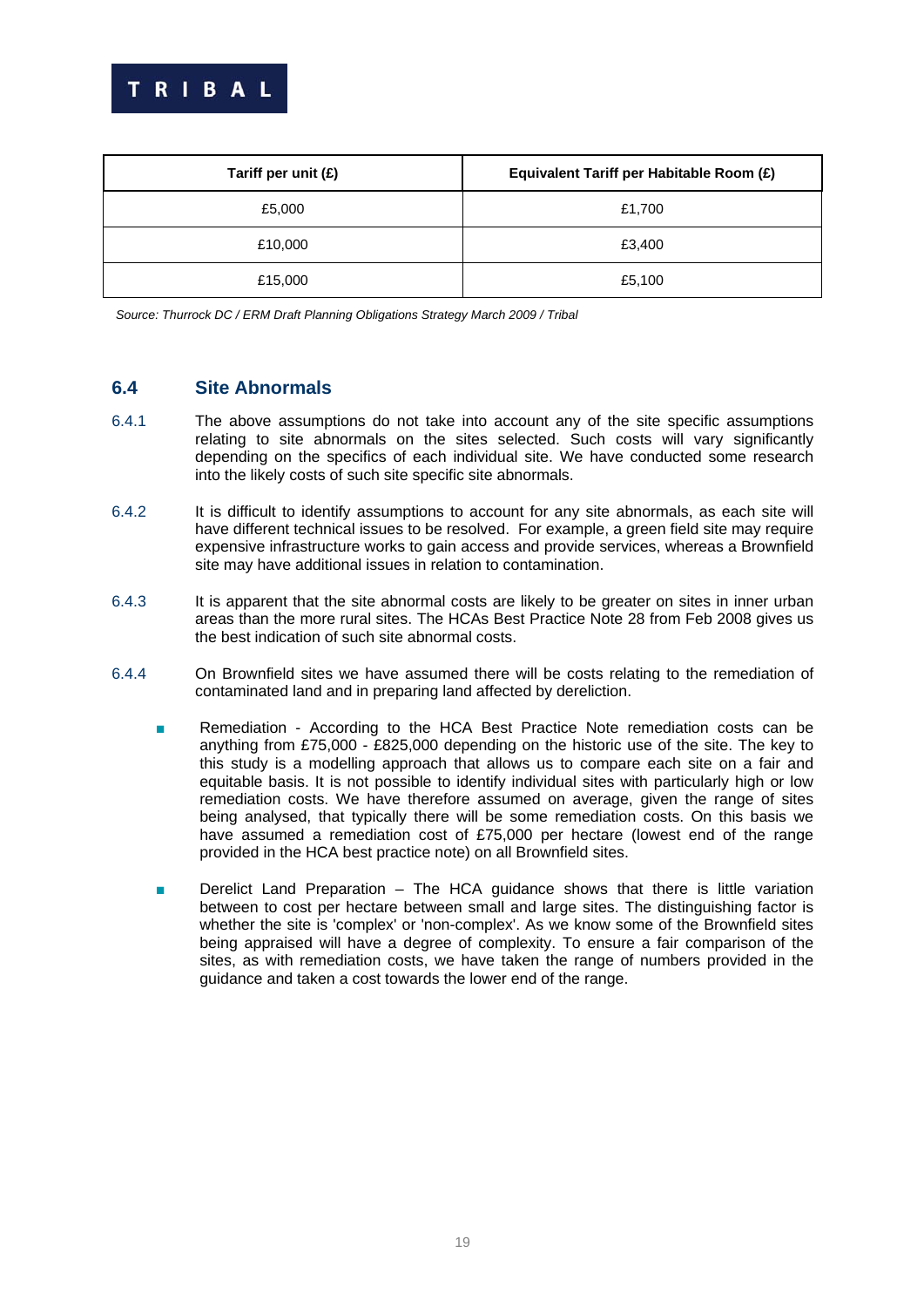

| .Cost                                            | <b>Small</b> | <b>Medium</b> | Large   | <b>Super</b> |
|--------------------------------------------------|--------------|---------------|---------|--------------|
| <b>Contamination Costs</b><br>(cost per hectare) | 75,000       | 75,000        | 75,000  | 75,000       |
| Dereliction Costs (cost<br>per hectare)          | 120,000      | 120,000       | 120,000 | 120,000      |
| Infrastructure Costs<br>(cost per unit           |              |               |         | £5,000       |

#### **Brownfield Site Abnormals**

*Source: HCA Best Practice Note 2008 & Tribal* 

6.4.5 Greenfield sites will not require the same level of site abnormal costs. It is unlikely that there will be any issues with regards to contamination and derelict land preparation. It is however probable that there will be additional infrastructure costs on Greenfield sites given the fact they involve development on previously undeveloped land. Principally these will be the costs of providing connecting transport and utilities to the site.

#### **Greenfield Site Abnormals**

| .Cost                                   | Small  | Medium | Large  | <b>Super</b> |
|-----------------------------------------|--------|--------|--------|--------------|
| Infrastructure Costs<br>(cost per unit) | £3,000 | £3,000 | £3,000 | £8,000       |

*Source: HCA Best Practice Note 2008 & Tribal* 

#### **Super Sites**

- 6.4.6 In order to model super sites using the EAT we have divided them into phases (each phase producing no more than 200 units). We have assumed that there will be additional Infrastructure costs on super size sites to account for the scale of development and subsequent requirement for infrastructure. On super sites we have assumed an additional infrastructure requirement of £5,000 per unit.
- 6.4.7 This additional cost will be frontloaded, with the majority of costs assumed to apply to phase 1 of the development. For modelling purposes we have assumed that 50% of the total site abnormal infrastructure costs required are payable in phase 1 of the development. The remaining infrastructure costs are split proportionally across the remaining phases of the development.

# **6.5 Build Cost % Increase**

- 6.5.1 Our build costs for the affordable units assume they are built to sustainable homes code 3 to be included in updated build costs. The model has the capability to allow for additional costs to be included and applied as either a cost per unit or as a % of build costs. The EAT has the capacity to include the cost of:
	- Site specific sustainability issues;
	- Wheelchair provision; and
	- Code for sustainable homes (level 4 and above).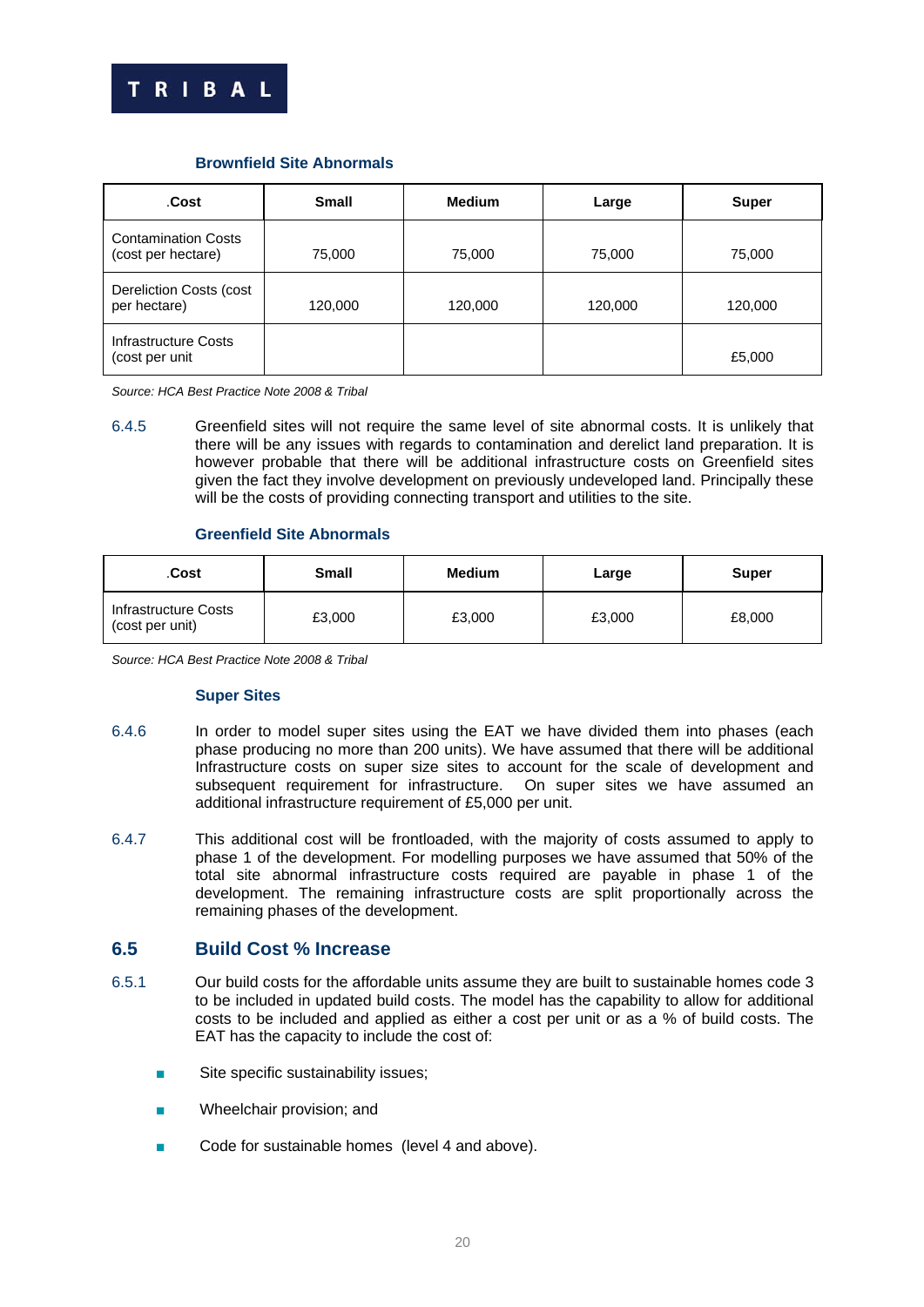

- 6.5.2 Our research based on the guidance produce by the CLG (CLG cost analysis for the Code for Sustainable Homes, July 2008) suggests that the median cost costs of achieving the Sustainable Code 4 per unit are given £11,700 for a detached house, £9,500 for an end terrace and £6,000 for a flat. There is of course more detail behind the analysis and exact cost will depend on the units being developed. Using this research as a base we have assumed that on average it will cost an additional 13% on build costs per unit to bring the affordable homes up to Code 4 standard.
- 6.5.3 Currently, affordable housing must meet code for sustainable homes level 3, and whilst a code calculation must be carried out for private housing, there is no minimum requirement applicable. The requirement for affordable housing is likely to increase to level 4 from 2010/11. Private developers are likely to be required to build to code level 3 from 2010 and level 4 from 2013. The target for reaching level 6 (zero carbon) is 2015 for affordable housing and 2016 for private housing. These standards are likely to be enforced via the building regulations so the code level applicable is likely to be set at start on site stage, which will mean a delay to completed units achieving the timetable set out above.

We have yet to see how the building industry will respond to these requirements, however it is likely that the costs of compliance will reduce from the levels in the CLG report as manufacturers and developers devise cost effective, innovative building solutions. It is therefore difficult to predict which sites will have which level of code applied when, at what the cost of achieving it at that stage will be.

It is clear, however, that the requirement for RSLs is more onerous than for the rest of the development industry and therefore, for modelling purposes, we have assumed that all affordable units will be built to Code 4 and have included a cost for this based on the CLG guidance.

# **6.6 Site Acquisition Costs**

6.6.1 In order to arrive at an accurate Residual Land Value the EAT include a number of fees and costs that would be associated with site acquisition. These fees / costs are in effect netted off the overall return / deficit to produce the RLV.

| <b>Fees</b>                    | % of Site Value |
|--------------------------------|-----------------|
| <b>Agents Fees</b>             | 1%              |
| Legal Fees                     | 0.75%           |
| <b>Stamp Duty</b>              | 4%              |
| <b>Other Acquisition Costs</b> | 0               |

*Source: Tribal HMRC* 

# **6.7 Finance Costs**

6.7.1 We have assumed that the arrangement fee and surveyors' fee will vary according to the size of the site and therefore the size of the financing package. We have assumed the following Interest and finance costs – based on current market data.

|                     | <b>Small</b> | <b>Medium</b> | Large   | <b>Super</b> |
|---------------------|--------------|---------------|---------|--------------|
| Arrangement Fee (£) | 10,000       | 60,000        | 100,000 | 150,000      |
| Interest Rate (%)   | 7.5%         | 7.5%          | 7.5%    | 7.5%         |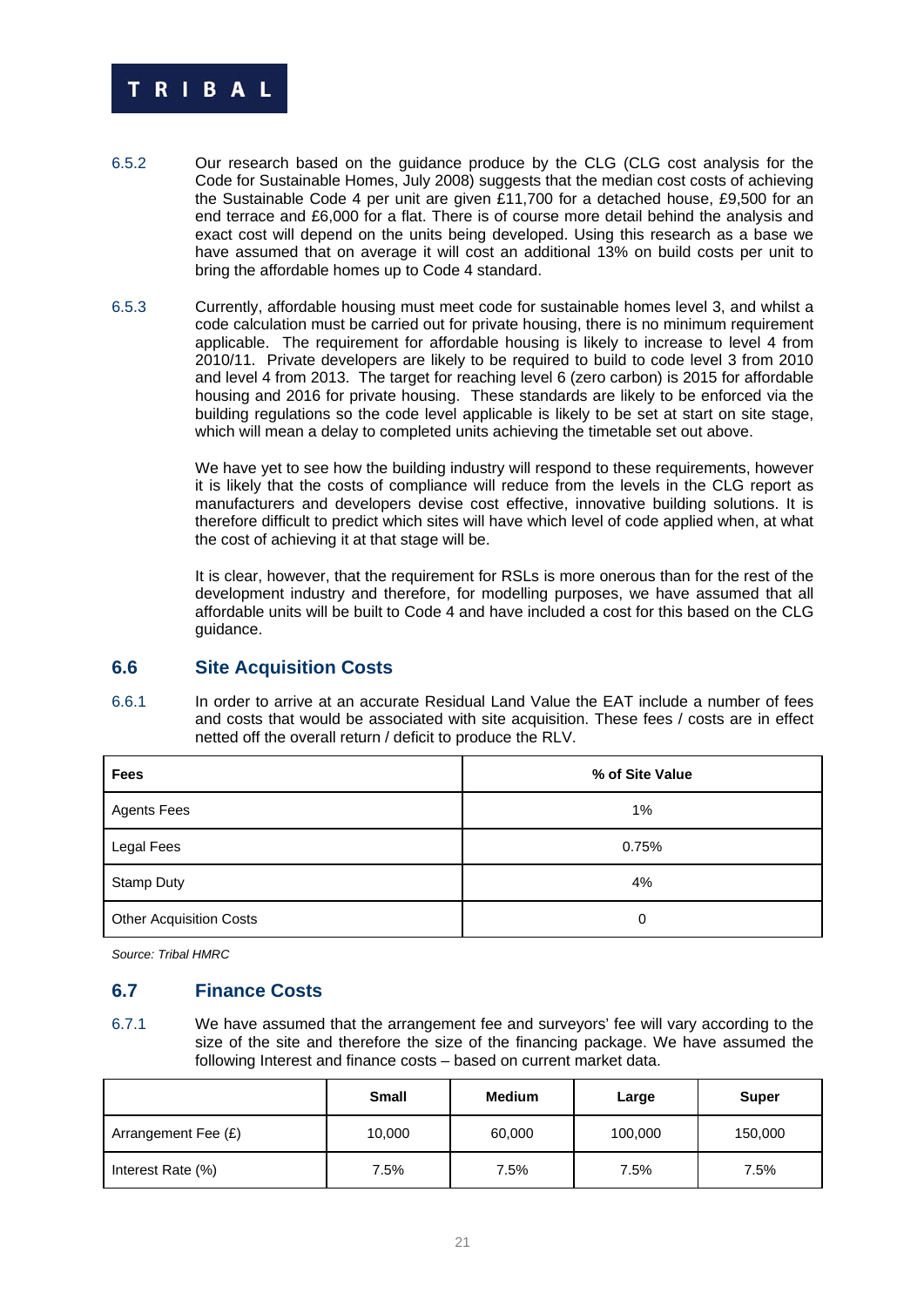

| Surveyors etc (£)<br>100.000<br>2.000<br>70.000<br>Misc Fees $-$<br>.000 |
|--------------------------------------------------------------------------|
|--------------------------------------------------------------------------|

*Source: Market data and Tribal Treasury Team* 

# **6.8 Marketing Costs**

#### **Affordable Housing Marketing Costs**

- 6.8.1 RSL on costs include employers agent fee, RSL development administration fee, legal fees, shared ownership marketing costs and associated interest costs (assuming stage payments to the developer are made).
- 6.8.2 Based on our recent experience and conversations with RSLs active in the area we have assumed the following set of costs.

| Cost                                         | Cost per unit                |
|----------------------------------------------|------------------------------|
| Developer cost of sale to RSL $(E)$          | 1,000                        |
| $RSL$ on-costs $(E)$                         | 9% of affordable housing GDV |
| Intermediate Housing Sales and Marketing (£) | 2,000                        |

*Source: Tribal* 

#### **Open Market Housing Costs**

6.8.3 In our experience the sales and legal fees for the sale of new build units are usually between 4% and 7%. In the EAT these are broken down as follows.

| Cost                               | Cost |
|------------------------------------|------|
| Sales Fees (as a % of sales value) | 6%   |
| Legal Fees (£ per unit)            | £650 |

*Source: Tribal* 

#### **Developer's 'Profit' (before taxation)**

6.8.4 The developers of the most recent version of the EAT have identified a developer profit of 17.5% to be used as a default value. The level of developer profit on affordable units is more difficult to estimate. However in our experience between 5%-7% is an acceptable assumption.

| Cost                | % of sales value |
|---------------------|------------------|
| Open Market Housing | 17.5%            |
| Affordable Housing  | 6%               |

*Source: HCA toolkit and Tribal*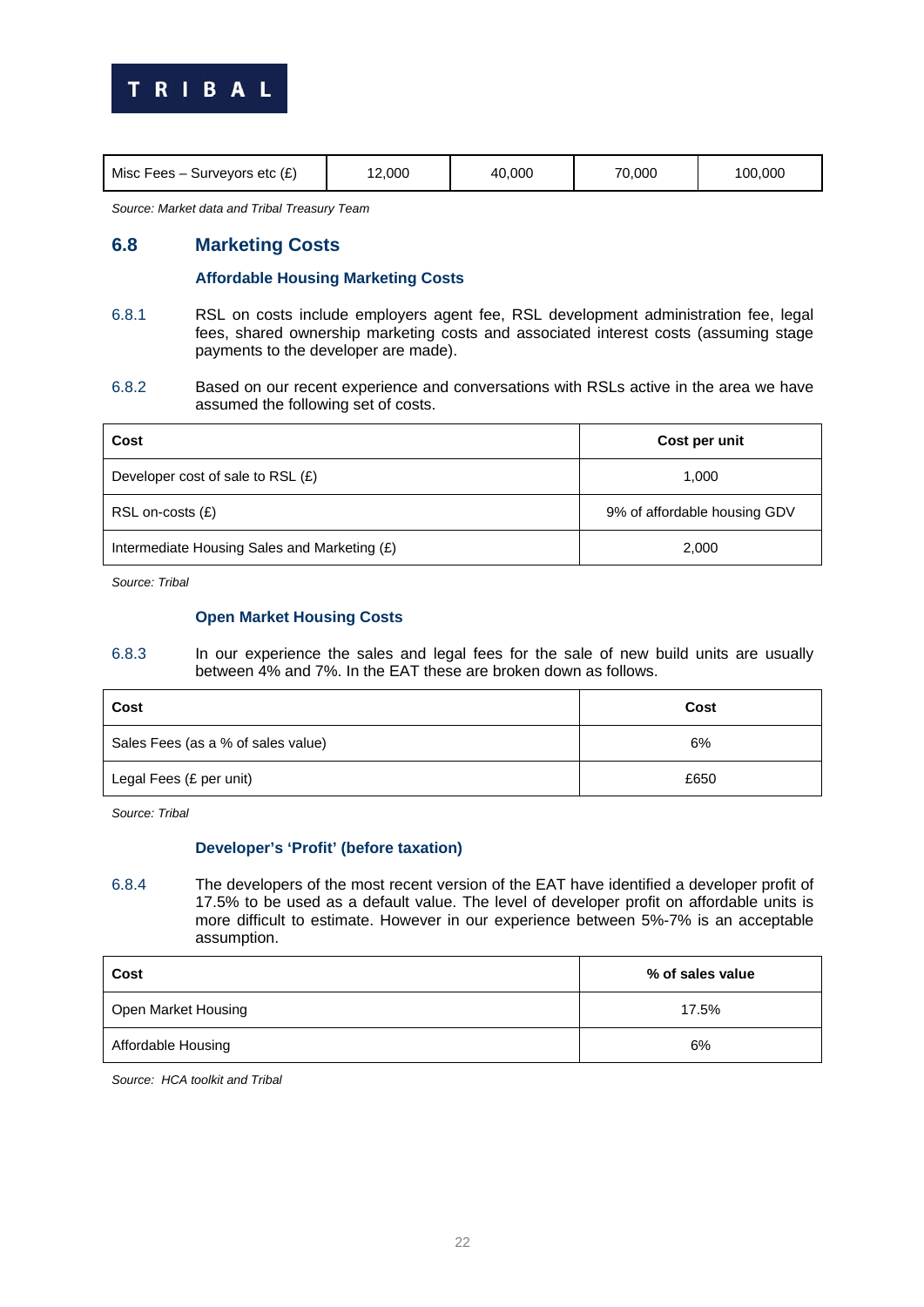# **7 Establishing benchmark land values**

## **7.1 Landowner expectations**

- 7.1.1 An affordable housing policy has to be designed to take into account the willingness of landowners to release sites – if the effect of the policy is to depress the value of many of the sites to the point where the owner will not be willing to release them, there may be a real conflict between the affordable housing policy and the other key issue of housing delivery.
- 7.1.2 Our modelling shows what the Residual Land Value (RLV) will be after the impact of the Affordable Housing Policy is taken into account. However, whether that RLV will be acceptable to the owner of the land will depend on the expectations of the landowner, which is in part influenced by existing and alternative use values.

## **7.2 Benchmark Land Values**

- 7.2.1 The key value we need to identify is the average land value which will persuade the landowner to sell his/ her site for development. This 'Benchmark' land value will be a threshold below which there is a likelihood that the landowner may not release their site, and as a consequence development will be prevented.
- 7.2.2 'Benchmark' land values must be selected to reflect the expectations of land owners with regard to value, and these are generally based upon existing or alternative use values for the sites in question. These may be agricultural, residential or business/ industrial values. This value will generally be a price in excess of existing use value (EUV). However, existing use values vary enormously.
- 7.2.3 The main difficulty in this is that landowner's situations vary widely, and much depends on whether the land has already been bought by a developer at development land value, and when it was bought. A further considerable difficulty is the considerable instability of land prices over the last two years, so that there is a much less settled view on values and on expectation of value.
- 7.2.4 While the value of development land in the South East has fallen by around 50% from its peak in 2007, house builder developers who bought close to the peak may be reluctant to accept a lower current valuation. As the HCA makes clear in its Guidance Note on this and other related matters<sup>5</sup>

*In the current market downturn, developers who have purchased land at high historic values may be unwilling or unable to use residual land values as the basis of for renegotiating and assessing the viability of planning obligations. In the absence of comparable open market transactions to provide an alternative benchmark to the residual valuation method, land value assumptions in re-negotiated viabilities are likely to be contentious.* 

7.2.5 However, HCA have made it very clear that in matters of affordable housing viability, they will not accept the use of grant to support high historic land values, and that grant will only be given if a revised land value is used. So, for sites which have already passed into the ownership of the development industry, and where there is a requirement for grant, a written down value is the appropriate assumption for the RLV that the developer would hope to achieve.

1

<sup>5</sup> Investment and Planning Obligations: Responding to the Downturn. July 2009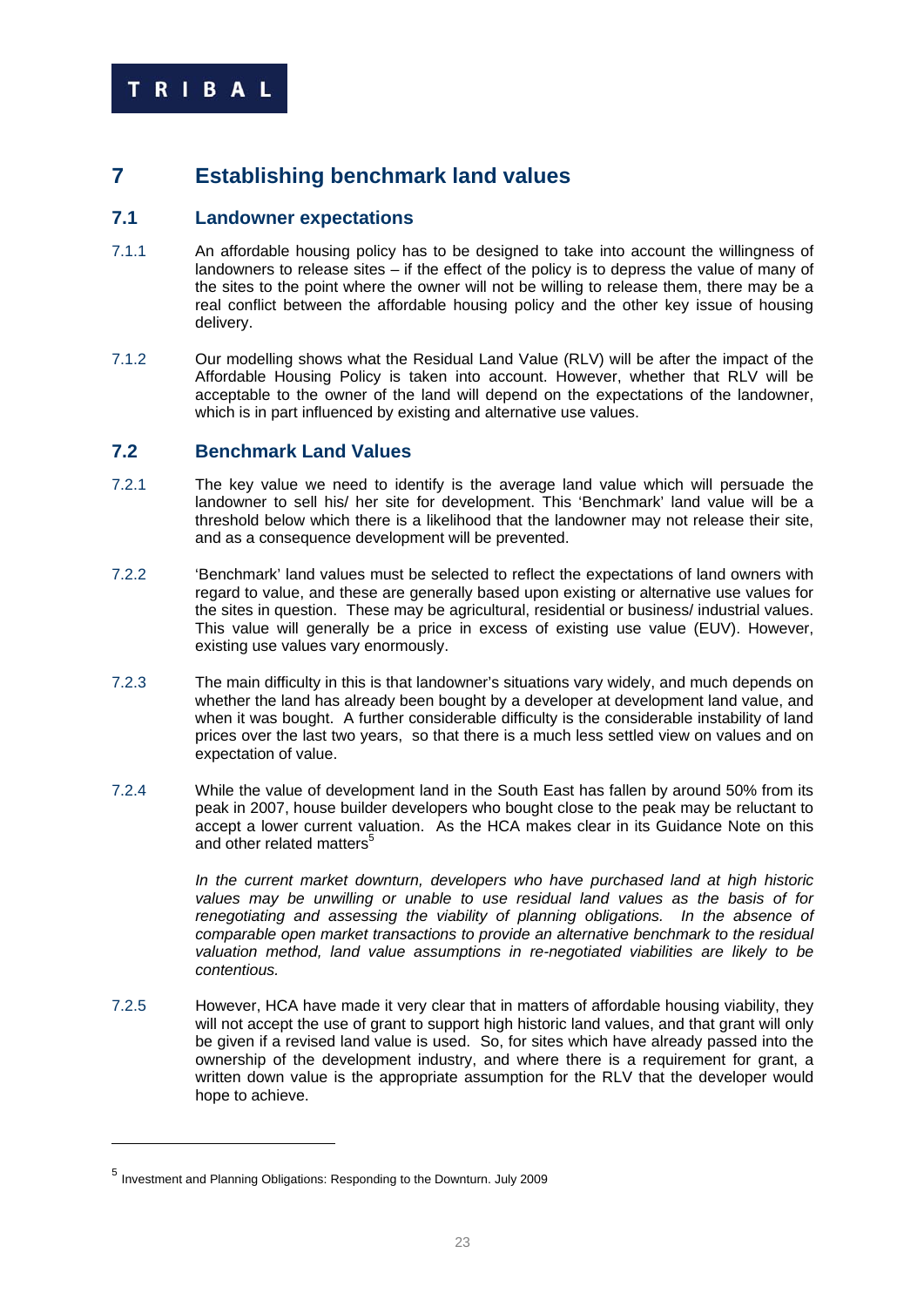

7.2.6 In our view, that is also appropriate for developer owned sites where no grant is required – it would not be appropriate for the affordable housing policy (or indeed the tariff) to be adjusted or scaled to allow for the value at which the land was acquired, if that was a peak value. (Although we note that most of the land transactions in Thurrock were not at the actual peak of the market.) We know that accounting standards have required house builders to write down their land, to the lower of historic cost or to a residual valuation that reflects present day sales value prospects.

# **7.3 The Impact of Policy on Values**

- 7.3.1 It is our view, supported by the VOA, that it is not just historic evidence that should be taken into account. Tariffs, S 106 agreements and affordable housing policies all impact on residual value. Historic values which did not reflect such requirements are therefore not wholly relevant. Going forward, the price of development land may be expected to reflect the nature and scale of planning obligations.
- 7.3.2 With regard to Thurrock, the VOA has said that:

*It should be noted that transaction values are likely to be affected by s.106 requirements, and Social Housing requirements (these obligations are likely to have become more onerous over time.........* 

*In light of the above I think it is not possible through the use purely of comparable evidence to produce the extensive list of historic land valuations for the Thurrock district as requested in your initial instruction, and that valuations more accurate, and better suited to your purposes would be obtained through the use of a residual valuation model, adjusted to take account of the historic movement in development costs, and values over the required reference period.* 

7.3.3 This point has also been made in expert advice to the Planning Inspectorate with regard to affordable housing viability studies. <sup>6</sup>

# **7.4 Historic evidence on existing and alternative use values**

#### **Land previously in agricultural use**

- 7.4.1 The lowest existing use values are found when the site is in agricultural use. The limited evidence on agricultural land with vacant possession in Thurrock suggests a range from £9,600 to £13,500 per hectare in the period 2003-2005. In the neighbouring authority of Basildon, values in 2006/2007 were slightly lower – between £3.5k and £7k per ha.<sup>7</sup>.
- 7.4.2 A comfortable margin over existing use value is always expected before a landowner will make the once and for all decision to give up land. Each landowner will have a different expectation, with the size of the site having an influence on that. On a very large strategic housing site, even £50k a hectare will give a substantial uplift over agricultural value.

#### **Urban land with an existing residential or business use**

7.4.3 This might be for example an existing house on a large plot or business premises (factory or office) for which there is current market demand. In each of these cases, there is a current value, against which the residual value can be measured. This will be highly specific to the use and the location. A house on a large plot might have a value of £500k

-

<sup>&</sup>lt;sup>6 6</sup> Stockton Borough Council: Economic Viability of Affordable Housing Requirements: Review by Anthony Lee for the Planning Inspectorate, August 2009

<sup>&</sup>lt;sup>7</sup> Property Market Report January 2009, Valuation Office Agency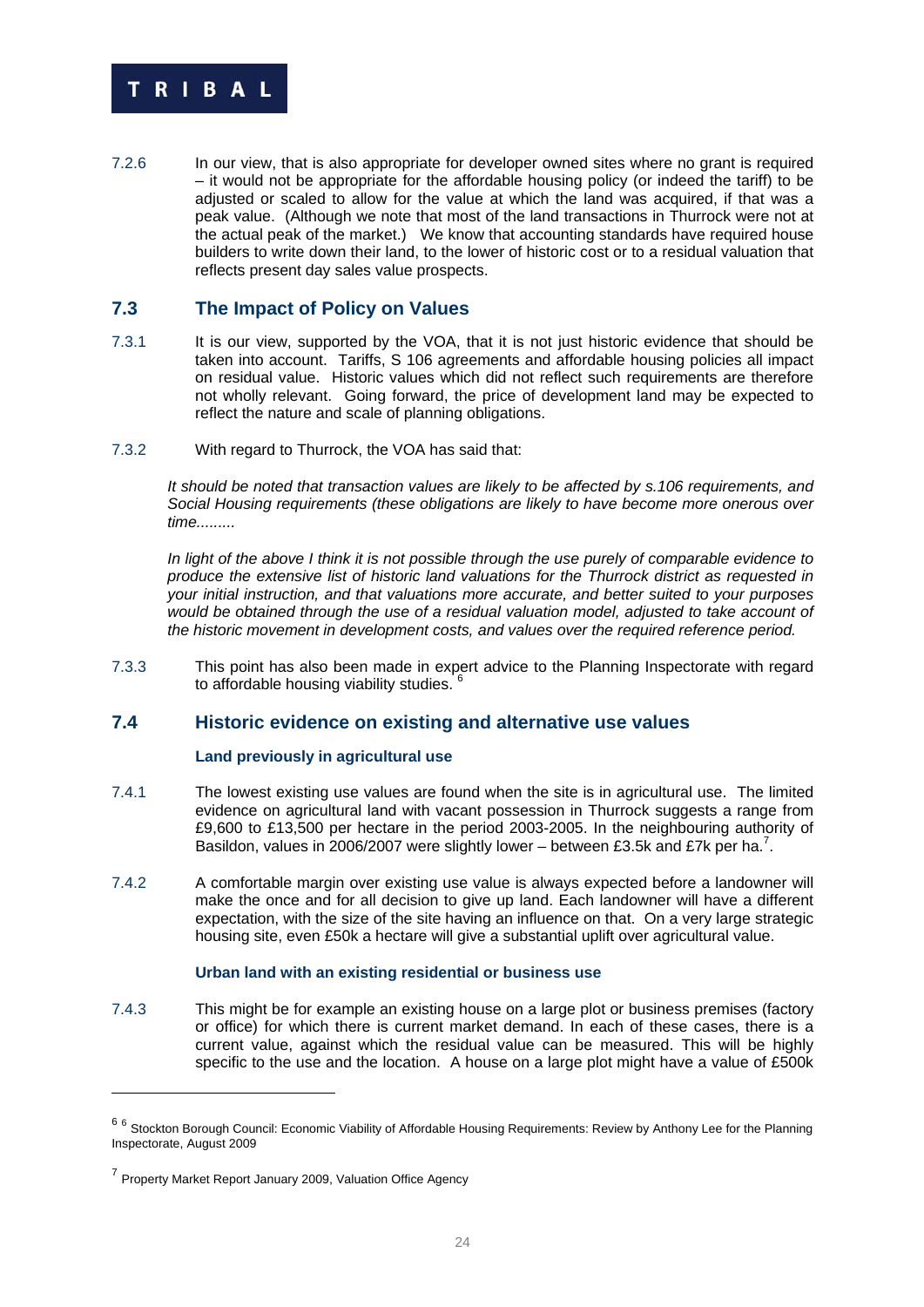

or several £million, depending on the location. The value of a business site will depend on its potential rental value and the appropriate yield.

#### **Urban land with an alternative industrial/ business use**

- 7.4.4 In many urban areas, the planning policy context is such that a site which is suitable for housing use could be used for say a business or office use, or indeed may have been in an industrial or business use. This is the case with many sites in Thurrock.
- 7.4.5 If there is a strong enough demand for business use in that location, the site value as a business site may exceed that for housing, if the residual value is depressed by planning gain demands on the housing use.
- 7.4.6 The value of business/ warehousing land is highly variable in different parts of the UK, with very low demand and very low values in some regions. In the North East, the mean value for industrial/ warehouse land was £178k, in the South West £703k but in the East, South East and London, average values for business/ industrial use were £1.1m, £1.3m and £2.1 m respectively. $8$
- 7.4.7 The evidence in Thurrock is limited. In the period 2006- 2008, most transactions of industrial land were at values of between £110k and £1.3 m. However, there were three transactions of industrial sites at over £2m per ha, two of which were thought by the VOA to reflect some residential potential.
- 7.4.8 In neighbouring Basildon, values for industrial sites in 2006/2007 were in the range £550- £600k, based on a very small number of transactions.

#### **Residential Development Land**

- 7.4.9 The average value of larger allocated residential sites over the 2003-2006 period was around £2.1m per hectare. The sites ranged in size from 2-7ha, and with many of them, a degree of contamination was suspected.
- 7.4.10 There were no bulk residential land sales made at the peak of the market, but two smaller transactions for sites of less than a hectare made in Feb and May 2007 for £4.3 mill and £2.6 m per hectare.
- 7.4.11 In neighbouring Basildon, bulk land ranged from £1.8 to £3m over the 2006-2008 period. Non bulk sites ranged from £660k up to £6m per ha for one very small site.
- 7.4.12 In Thurrock, the mean historic value since 2003 appears to be around £2.1m per ha., with the maximum paid for smaller sites over £4m

## **7.5 Recent Market Change**

7.5.1 We know that in the recent past, residential land values have dropped significantly. Knight Frank have estimated that development land values have fallen by an average of 50 - 55% from the 2007 peak to the first quarter of this year in parts of the UK $9$ , although there

1

<sup>8</sup> Valuation Office Agency, op cit

 $<sup>9</sup>$  See How the Land Lies, Financial Times, June 20/ 21 2009</sup>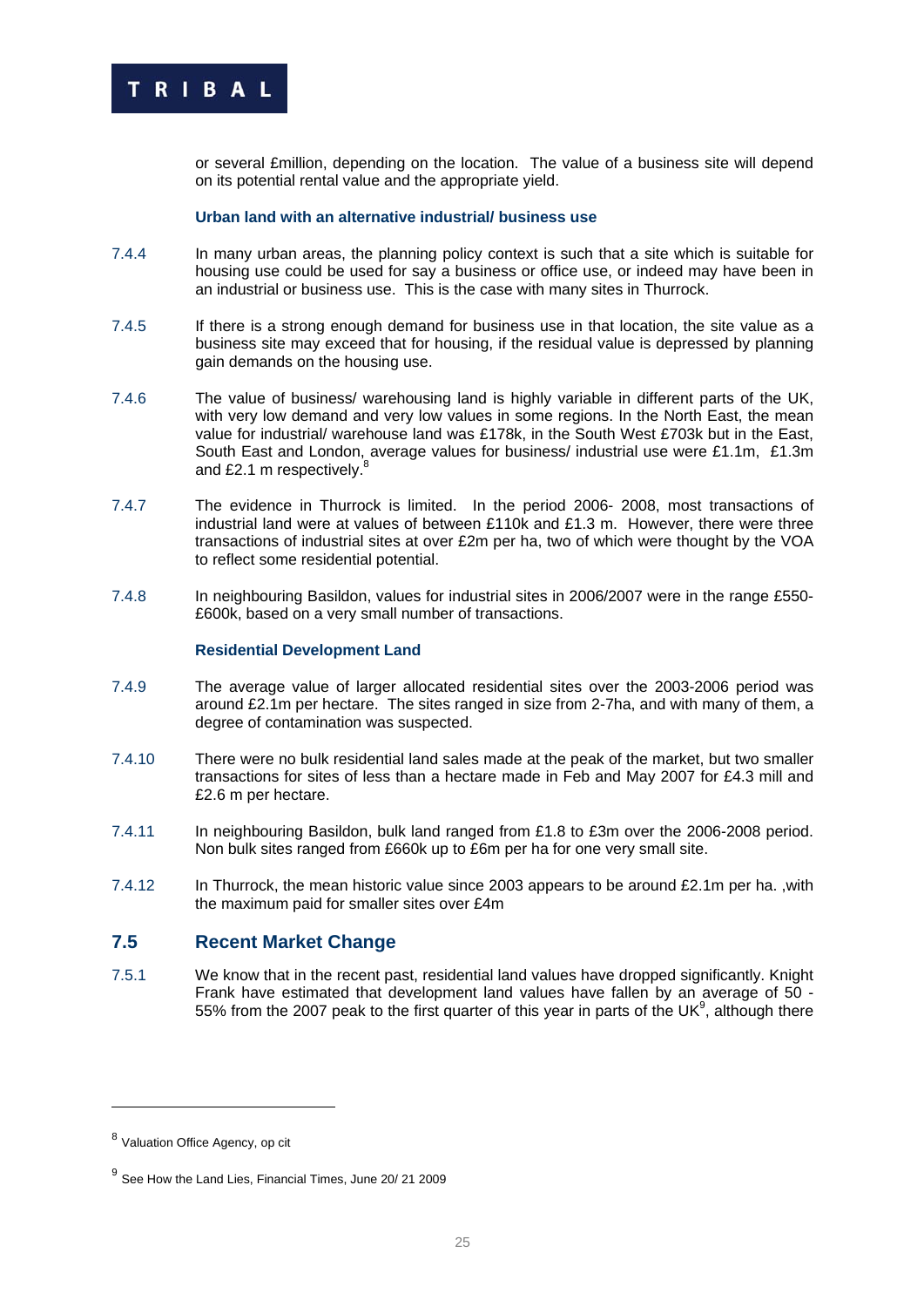

are some indications that prices are starting to rise again<sup>10</sup>. There have been small rises in Qs 2 and 3, but prices still remain at c. 50% of peak 2007 values.

7.5.2 Knight Frank suggest that currently typical residential development land values outside London now range from around £250,000 per acre for more peripheral sites in cheaper regions to over £1m per acre for the best sites in the South East and East of England. London prices are far more variable – over £3m per acre is typical in inner boroughs, but over £15m per acre is achievable in prime locations.

## **7.6 Stakeholder Views on Land Values**

- 7.6.1 At the stakeholder workshop, several property industry representatives commented on the dramatic fall in land values. The 'decoupling' of house prices and land values was commented on – the tendency for land prices to be considerably more volatile than house prices.
- 7.6.2 Reference was made to reports by CB Richard Ellis<sup>11</sup> and by Savills Research<sup>12</sup> which suggested that:
	- Land values in the 2nd quarter of 2009 were nearing and may have even reached the bottom of the cycle, with some signs of housebuilders looking to bolster their land banks and a number of funds looking for a good investment (CBRE)
	- That the shape of the land price curve has tended historically to accelerate rapidly almost exponentially - in the run up to a house price boom, and then to crash much more sharply than the fall in house prices, staying relatively low until the next house price boom, when they then soar again. This trend was illustrated by an extract from Savills Greenfield Development Land Index, which showed such a pattern.
	- Savills predict that bulk land values will not reach 2007 levels until after 2024, although house prices are predicted to reach 2007 levels by 2014, (Serviced plots are predicted to recover earlier, reaching peak 2007 values by 2020.
- 7.6.3 This is the projected trend for land with outline planning permission, serviced to the periphery. Savills also report on 'strategic land' which is the description they use for sites without planning permission or an allocation in a RSS or Local Development Framework, often in agricultural use but purchased at a modest multiple of agricultural value to reflect hope value.
- 7.6.4 This type of land often takes decades rather than years, to become readily developable ie to be included in an LDF or RSS or obtain planning permission. Savills' view is that the value of this type of land will tend to stay low, closer to existing use value, so that the gap between the value of this type of land and land with a planning designation will fluctuate considerably over time.
- 7.6.5 Savills recognise too the impact on land values of what it describes as the Government's objective of extracting as much planning gain as possible from land development via Section 106 agreements, in order to fund the deliverty of affordable housing affordable housing and infrastructure (potentially via the CIL), but recognising the potential for a different emphasis if there is a change of government.

-

<sup>&</sup>lt;sup>10</sup> Residential Land Prices Spur Confidence, Financial Times, 18/19 July 2009

<sup>11</sup> Market View- Further Signs of Stabilisation , CBRE Q2 2009

<sup>&</sup>lt;sup>12</sup> Residential Research UK Residential Development Land Market: Taking Stock, June 2009, Savills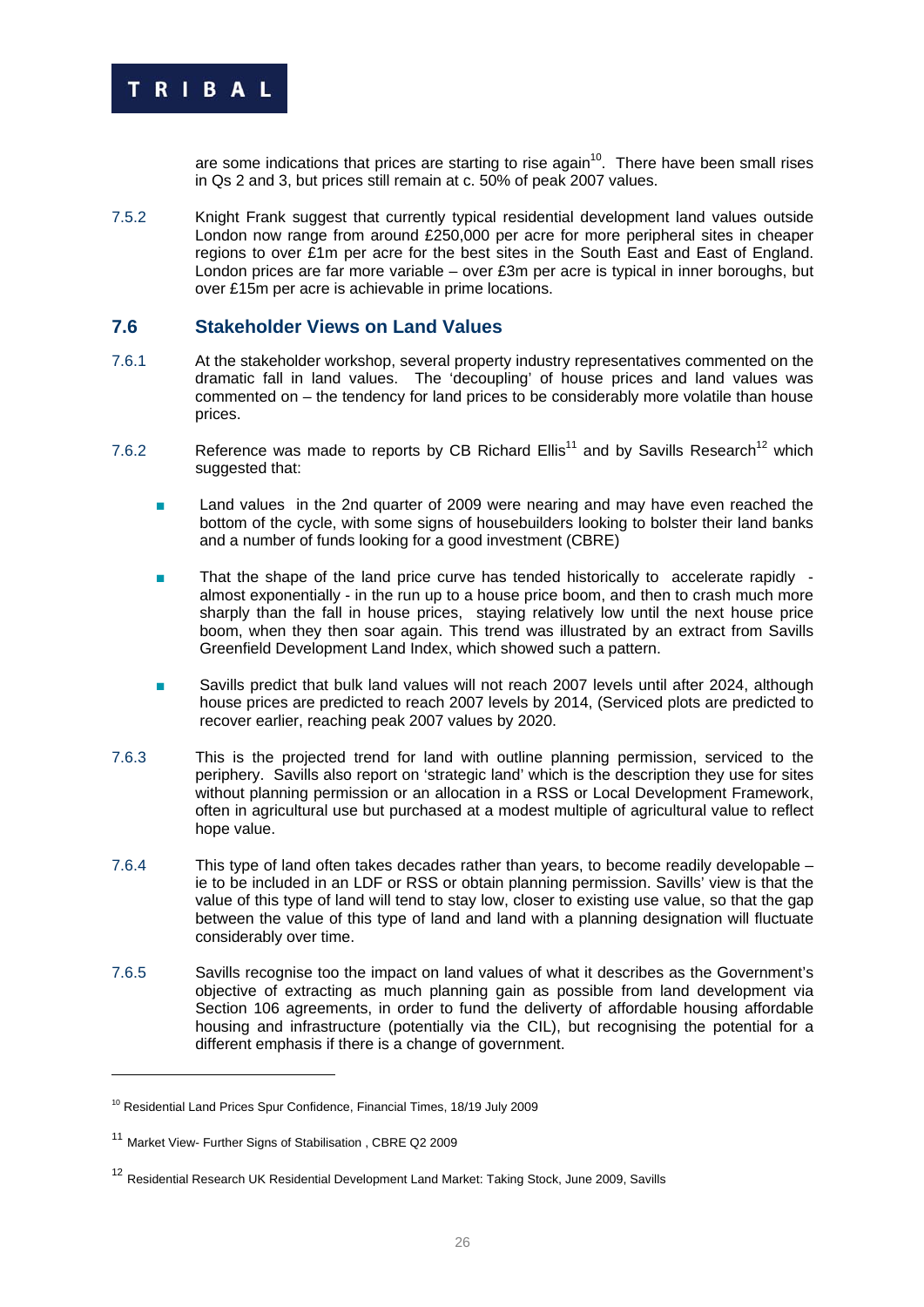

- 7.6.6 In South Essex values are felt to be particularly low 78% below the peak, and even at that level, attracting very little interest from the market. Some parts of Thurrock are felt to be virtual 'no go 'areas, with land values as low in East Tilbury as £50k-75k per acre, with the true value closer to £50k per acre (£120- 180k per ha), There was considerable agreement that there were parts of Thurrock where housing development was not viable in the current market.
- 7.6.7 These very low values are consistent with our own residual value modelling, which suggests that there are parts of Thurrock where modelled land values are in fact negative. What we see in Thurrock is a highly variable geography of development value, with some parts of the borough apparently reasonably viable for development and others where there is little interest in the type of sites available.
- 7.6.8 The key issue for this type of appraisal is a set of appropriate benchmark values that will be regarded as acceptable by landowners, both now and over the plan period.
- 7.6.9 We have based our benchmark value on:
	- Our modelled RLVs, with tariff and allowance for a 30 or 35% affordable housing policy range from negative values to a broad range of positive values, generally around the £1.0m per ha mark , depending on the sales values and density. When land value per plot is considered, a more consistent picture emerges with values at £15-000 to £33 000 per plot in high demand areas and -£26 000 to £4000. Sites with higher sales values generally have a RLV in excess of £1m per ha, and sites with low sales values generate negative values.
	- Historic evidence, which suggests a mean residential land value of  $£2.1$  m per ha, outside the peak of 2007, and 'pure' industrial land values of up to £1m per ha. In some cases, these were values obtained for sites which appeared likely to have a degree of contamination
	- the residential land price trend, which has shown a sustained fall in land prices since 2007, and which is now as much as 78% below peak values
	- The more recent evidence of some limited upward trend, and the undoubted probability of a longer term rise in expectations, against which the impact of policy must be considered.
- 7.6.10 In Thurrock, the main distinction appears to be between sites in low sales value areas and sites in higher value areas. Values appear to reflect to some degree the likelihood of contamination, and are generally lower than in neighbouring Basildon, where sites are less likely to be subject to contamination. We would suggest that the benchmark values should reflect this distinction.
- 7.6.11 The very low prices referred to in paragraph 7.6.6 may be well below the price paid by some residential developers, but that is not the key issue. The key issue is what is a reasonable expectation on the part of landowners for the value of the land going forward, and thus an appropriate benchmark.
- 7.6.12 Thus, Knight Frank noted in their September 2009 residential land market commentary very thin volumes of sales, with little land coming out of receiverships and a 'stand-off' between land-owners, who expect values to rise still further over the next 12 months as builders try to acquire land and to rebuild stocks, and purchasers who are finding development financing still in short supply.
- 7.6.13 A benchmark value is the price required to persuade land owners to release their site. Landowners are influenced not just by current value but by expectations of future rises in